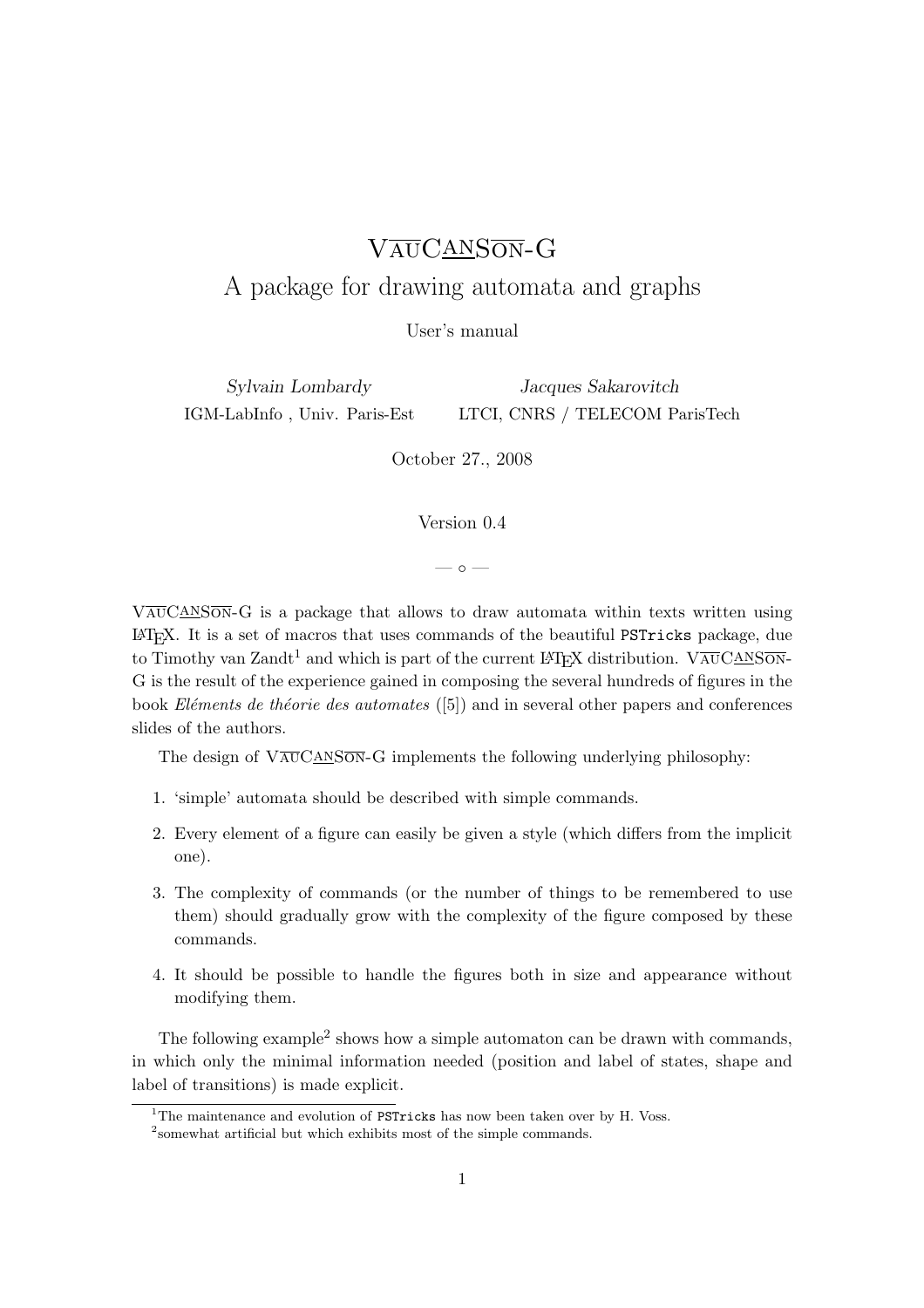

```
\begin{VCPicture}{(0,-2)(6,2)}
% states
\State[p]{(0,0)}{A} \State{(3,0)}{B} \State[r]{(6,0)}{C}
% initial--final
\Initial{A} \Final{C}
% transitions
\EdgeL{A}{B}{a} \ArcL{B}{C}{b} \ArcL{C}{B}{b}
\LoopN{A}{a} \LoopS{C}{d}
%
\end{VCPicture}
```
The objectives of  $\sqrt{\text{AUCANSON}}-G$  are achieved by the implicit definition of a large number of parameters that control the geometry of the figure: size of states, width of lines, etc. and by the definition of commands that allow to handle and modify these parameters.

The following pages gives a presentation of  $V\overline{\text{AUCANSON}}-G$  that gradually introduces the commands from the basic ones that allow to draw already a good deal of automata to the more sophisticated ones that are used to modify the internal parameters.

## Contents

| 0 Downloading and using the package    | 3              |
|----------------------------------------|----------------|
| 1 Basic commands                       | $\overline{4}$ |
| 2 Using preset parameters              | $\overline{7}$ |
| 3 Composing a picture                  | 15             |
| 4 Parametrized drawing commands        | 18             |
| 5 Modifying and setting the parameters | $22\,$         |
| 6 Using "plain" PSTricks commands      | 30             |
| A Version history                      | 31             |
| <b>B</b> Style files                   | 32             |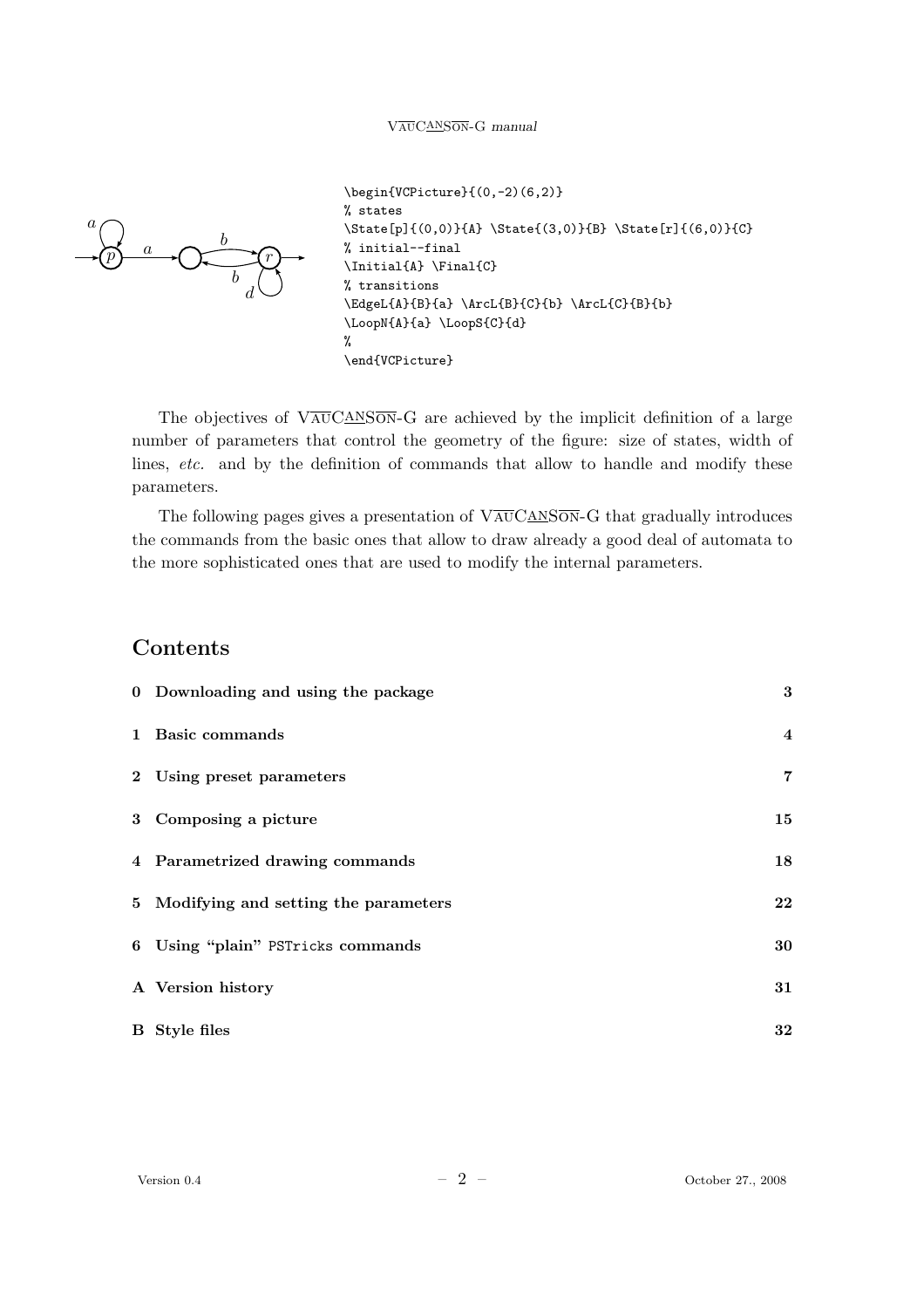# 0 Downloading and using the package

The VAUCANSON-G package is downloadable from the URL:

/igm.univ-mlv.fr/∼lombardy/Vaucanson-G/

and consists, beside the present manual, in seven files: the wrapper vaucanson-g.sty, the main macro file VauCanSon-G.tex, and five other ancillary files<sup>3</sup> for options, patches and colors: VCPref-default.tex, VCPref-slides.tex, VCPref-beamer.tex, VCPref-mystyle.tex, VCColor-names.def that should all be stored in the user's texinputs directory.

A LATEX file that will use  $\sqrt{\text{AU} \text{CAN} \text{S/N}}$  G macros should contain the call to the wrapper in the preamble:

### \usepackage{vaucanson-g}

The VAUCANSON-G commands are to be used in a  $\mathbb{P}\text{Tr}X$  file and not in a plain T<sub>F</sub>X file for it uses the macro  $\neq$  mew command that does not exist in T<sub>E</sub>X.

VauCanSon-G is based on the PSTricks package. The knowledge of this macro package, described in [1], [3, Ch. 4], [4], [6], is not necessary to use the  $\overline{VAUCANSON-G}$ commands.<sup>4</sup> On the contrary,  $\sqrt{\text{AUCANSON}}-G$  has somehow be written to save on it. In particular, the  $V\overline{\text{AUCANSON}}-G$  commands follow the simple (and rigid) syntax of LATEX commands concerning the way the arguments are specified, and not the much more flexible syntax of PSTricks itself.

But the call to PSTricks commands has the consequence that  $V\overline{\text{AUC}\text{AN}}\overline{\text{SON}}\text{-}\text{G}$  commands generate pieces of Postscript files which in turn has two main outcomes<sup>5</sup>:

- $V\overline{\text{AUCANSON}}-G$  is not compatible with pdflatex;
- the figures produced with  $V\overline{\text{AUCANSON}}-G$  are not likely to be seen on a DVI viewer: the space occupied by the figure will appear empty and, in most cases, the labels will appear at the bottom of it.

VauCanSon-G can be used with the beamer document class to design slides. The document class should be called with xcolor=pst, dvips options:

\documentclass[xcolor=pst,dvips]{beamer}.

Thus equipped, we may begin.

 ${}^{3}Cf$ . Section 5 for an explanation on the role of these files.

<sup>&</sup>lt;sup>4</sup>It probably helps in understanding how they are built, and is useful if one wants to make figures that consists of automata but also contains other graphical elements (cf. Section 6).

 $5$  which a user should have in mind before sending complaint and request.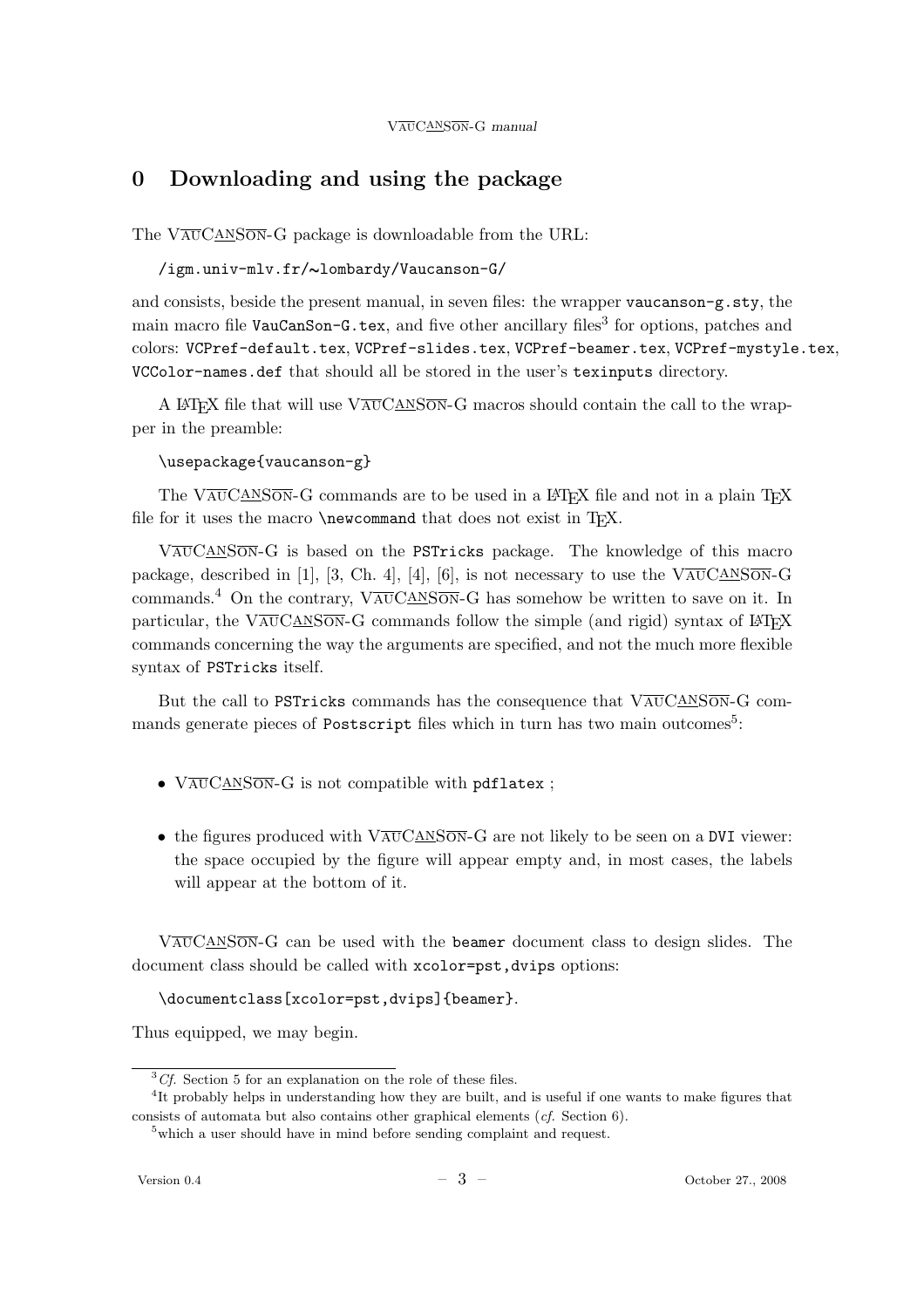## 1 Basic commands

An automaton is a *labelled directed graph* where some of the vertices, called *states*, are distinguished to be *initial* or *final* states. The basic commands allow then to define and to draw states, to give them the quality of being initial or final and to give them labels as well. They allow to draw *transitions* between states (that have been defined before); there are 3 kinds of transitions: *(straight)* edges, arcs and *loops*.

These commands have to be put in an environment that defines a picture. All graphical parameters of these elements (size, line width, etc.) are kept implicit when using these basic commands.

#### 1.1 The VCPicture environment

| $\begin{equation*} \begin{array}{c} \texttt{VCPicture}\quad \{(x_0, y_0)(x_1, y_1)\} \end{array} \end{equation*}$ | Defines a box that "encloses" the elements defined in the en-  |
|-------------------------------------------------------------------------------------------------------------------|----------------------------------------------------------------|
| .                                                                                                                 | vironment. Its lower left (resp. upper right) corner has coor- |
| \end{VCPicture}                                                                                                   | dinates $(x_0, y_0)$ (resp. $(x_1, y_1)$ ).                    |

The  $x_i$  and  $y_i$  are either length or numbers in which case they represent the corresponding length in centimeter (which is the implicit length unit used in  $V\overline{\text{AU}}\text{C}\overline{\text{AN}}\text{S}\overline{\text{ON}}-G$ ). The length of the box is thus  $x_1 - x_0$ , its height  $y_1 - y_0$ , its baseline point stands at the middle of the height. As usual in TEX, a picture may well "contain" an element that actually lays outside of the box.

Note that the environment has only one argument consisting of two point coordinates enclosed in adjacent parentheses.

#### 1.2 The State commands

States are represented by circles, inside which an information (the Label) can be written. Every state is given a Name which is used then internally in the figure to describe the transitions that start from it or end at it.

| $\{\State[Label]\{(x, y)\}\{Name\}$ | Defines a state with name Name and draws it at the coordi-<br>nate $(x, y)$ with label Label written inside. |                   |
|-------------------------------------|--------------------------------------------------------------------------------------------------------------|-------------------|
| mathmode'.                          | The parameter Label is optional; default value is the empty string. It is written in 'T <sub>E</sub> X       |                   |
| $\In$ itial [Dir] {Name}            | Makes the state Name initial, <i>i.e.</i> draws an incoming arrow<br>from the direction Dir to state Name.   |                   |
| $\text{Final}$ [Dir] {Name}         | Makes the state Name final, <i>i.e.</i> draws an outgoing arrow<br>from state Name in the direction Dir.     |                   |
| Version 0.4                         | $-4-$                                                                                                        | October 27., 2008 |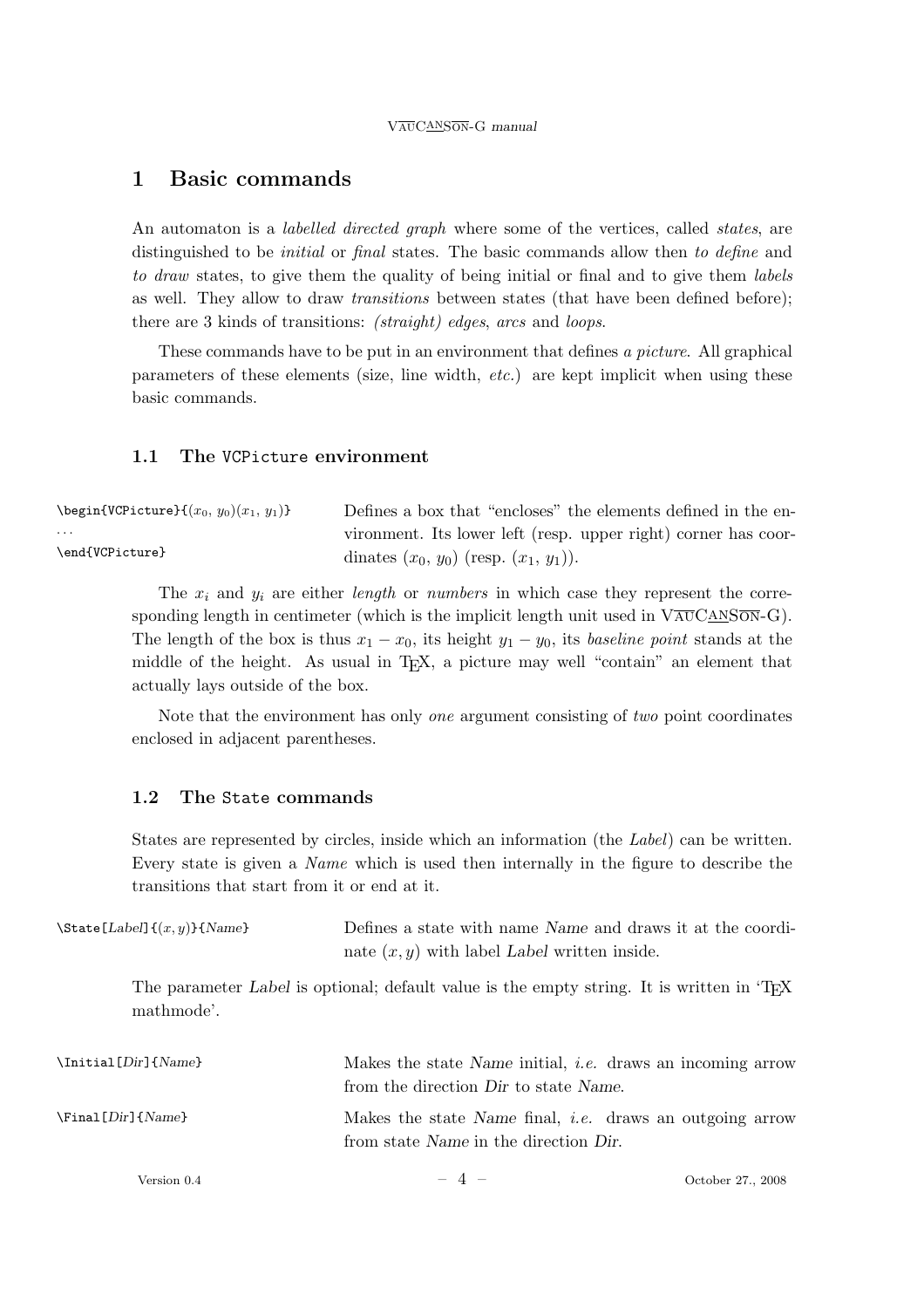The parameter Dir is optional; the possible values are the eight main compass points:  $n$ , s, e, w, ne, nw, se and sw. Default value is w for  $\In$ iial, e for  $\Final$ .

Many authors, in particular those dealing with automata on infinite words, rather indicate that a state is final by drawing it with doubleline. The reason why it is not possible to achieve this result by a sequence of two commands comes from the PSTricks macros that are called by the  $V\overline{\text{AUCANSON}}-G$  commands.

 $\mathcal{E}[Label] {\langle x, y \rangle}$  Same as  $\ \State\ but\ draws\ state\ Name\ with\ a\ doubleline$ which is a common way to indicate that a state is final.



```
\begin{VCPicture}{(0,-2)(6,2)}
% states
\State[p]{(0,1)}{A} \State{(2,-1)}{B} \State[r]{(4,1)}{C}
\FinalState[r]{(6,-1)}{D}
% initial--final
\InitialL{A} \Final{A}
\Initial[ne]{B} \Initial[nw]{B}
\Initial[se]{B} \Initial[sw]{B}
\Initial{C} \Final[w]{C} \Initial[n]{D} \Final[s]{D}
%
\end{VCPicture}%
```
#### 1.3 The Edge commands

Edges, like the other transitions, are oriented from the origin state to the end state. The left and the right sides of a transition are defined with respect to this orientation, being the left and the right hand of someone standing on the origin state and following the transition towards the end state.

\EdgeL[Pos]{Start}{End}{Label} \EdgeR[Pos]{Start}{End}{Label} Draws a straight transition from the state Start to the state End with the label Label on the left side for \EdgeL, on the right side for \EdgeR.

> The parameter Pos is optional. It is a number  $(0 \leq P \text{os} \leq 1)$  that defines the position of the label on the edge. Default value is .45 and may be used most of the time — this slight disymmetry gives some "dynamic" to the figure. Explicit value for Pos is used to avoid collision with other elements of the figure. As for states, the label is written in 'T<sub>E</sub>X mathmode'.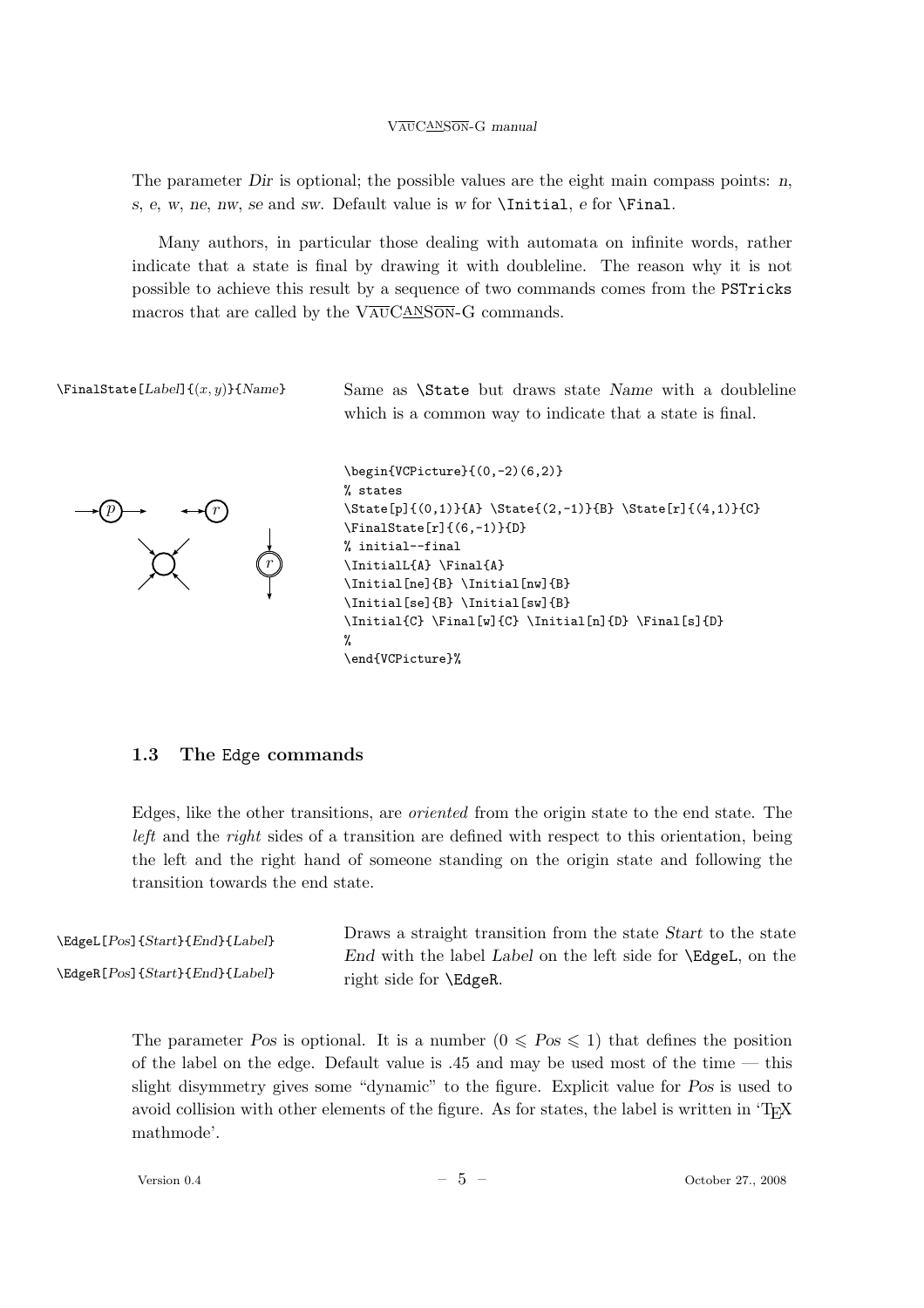

```
\begin{VCPicture}{(0,-2)(6,2)}
% states
\State[A]{(0,0)}{A} \State[B]{(2,-2)}{B} \State[C]{(4,2)}{C}
\State[D]{(6,0)}{D}
% transitions
\EdgeR{A}{B}{a} \EdgeL{A}{C}{b} \EdgeR{B}{D}{c}
\EdgeL{C}{D}{d} \EdgeL{C}{B}{} \EdgeL[.3]{A}{D}{x}
%
\end{VCPicture}
```
## 1.4 The Arc commands

Arcs are transitions that link the Start state to the End state with a curved line. The main parameter of such a curve is the angle made at both ends by the curve with the straight line that goes from *Start* to End and it can be oriented to the *left* or to the right. In the sequel, the letter X stands for either L or R.

\ArcX[Pos]{Start}{End}{Label}

```
\LArcX[Pos]{Start}{End}{Label}
```


```
Same syntax as \EdgeX.
The starting angle is 15^{\circ} for ArcX, 30^{\circ} for LArcX.
Parameter Pos is optional. Default value is .4 .
\begin{VCPicture}{(0,-2)(6,2)}
% states
\State[A]{(0,0)}{A} \State[B]{(2,-2)}{B} \State[C]{(4,2)}{C}
\State[D]{(6,0)}{D}
%initial-final
\Initial{A} \Final[s]{B} \Final[n]{C}
% transitions
\ArcR{A}{B}{a} \ArcL{A}{C}{b} \LArcR{B}{D}{c} \LArcL{C}{D}{d}
\ArcL{A}{B}{a'} \EdgeR{A}{C}{b'} \EdgeL{B}{D}{c'}
\LArcR{C}{D}{d'}
%
\end{VCPicture}
```
## 1.5 The Loop commands

Loops are transitions that link a state to itself, a state which is thus both the origin and the end of the transition. The two main parameters of such a loop are the opening angle and the *direction* of the loop. In the sequel, the letter  $\gamma$  stands for any of the compass points: N, S, E, W, NE, NW, SE or SW.

| $\Lambda$ Loop $Y[Pos]\$ { $Name$ }{ $Label$ }     | Draw a loop around the state Name with label Label.                           |                   |
|----------------------------------------------------|-------------------------------------------------------------------------------|-------------------|
| $\Upsilon$ Loop Y [ $Pos$ ] { $Name$ } { $Label$ } | The direction of the loop is given by Y. The opening of the                   |                   |
|                                                    | loop is $60^{\circ}$ for the LoopY commands, $44^{\circ}$ for the CLoopY com- |                   |
|                                                    | mands.                                                                        |                   |
|                                                    | Parameter <i>Pos</i> is optional. Default value is .25.                       |                   |
| Version 0.4                                        | $-6 -$                                                                        | October 27., 2008 |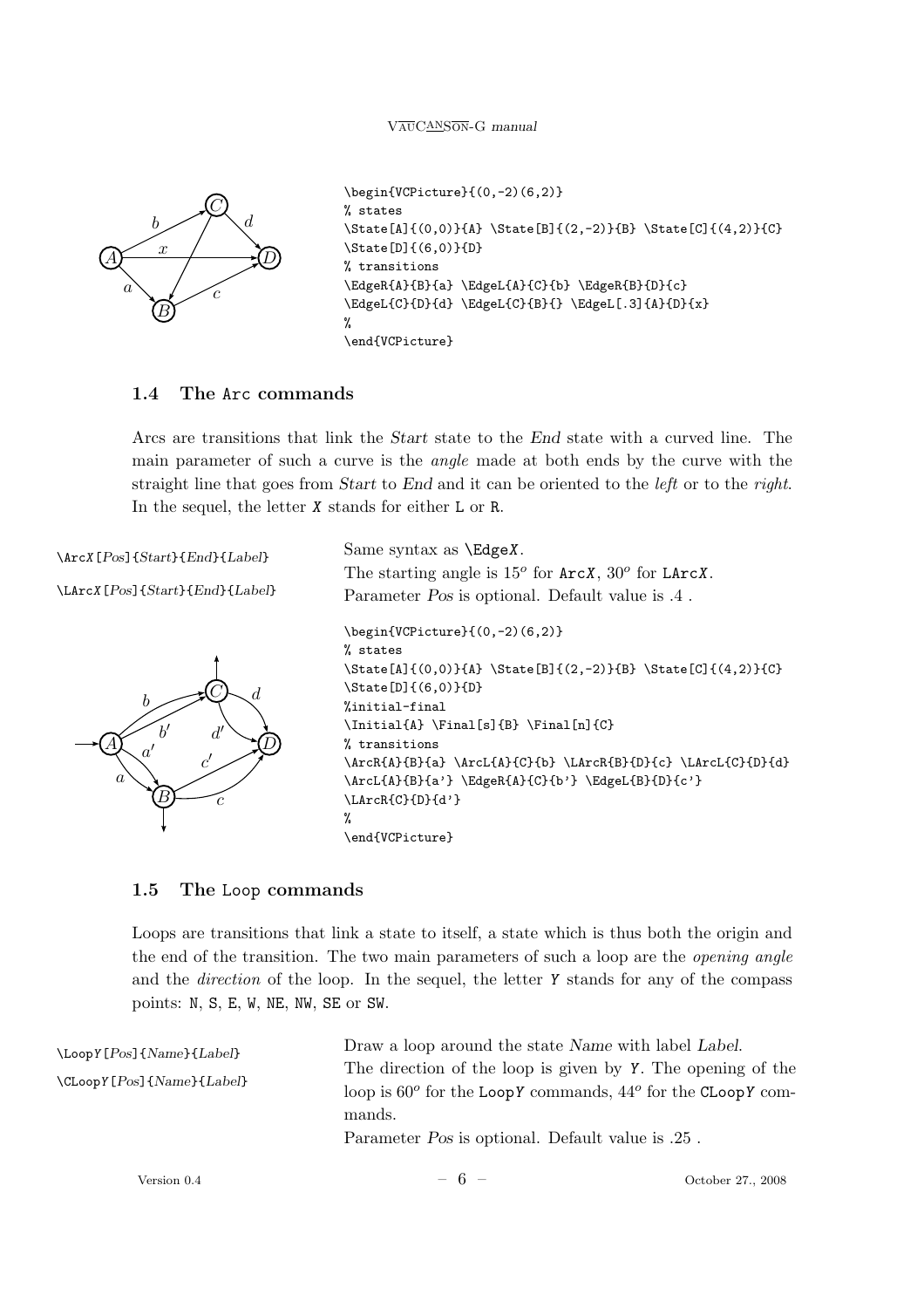

```
\begin{VCPicture}{(0,-3)(7,3)}
% states
\State[A]{(0,0)}{A} \State[B]{(3,-2)}{B} \State[C]{(3,2)}{C}
\State[D]{(6,0)}{D}
% transitions
\LoopE{A}{e} \LoopW{A}{w} \LoopS{A}{s} \LoopN[.5]{A}{n}
\LoopSE[.5]{B}{se} \LoopSW[.5]{B}{sw}
\CLoopNE[.6]{C}{ne} \CLoopNW[.6]{C}{nw}
\CLoopE{D}{e} \CLoopW{D}{w} \CLoopS{D}{s} \CLoopN[.5]{D}{n}
%
\end{VCPicture}
```
#### 1.6 An example

This is an automaton with multiplicity in  $\mathbb N$ . The multiplicity of a word u is the square of the number represented by u in base 2, when a is interpreted as 0 and b as 1.



\begin{VCPicture}{(0,-2)(6,2)} % states \State[i]{(0,0)}{A} \State[q]{(3,0)}{B} \State[t]{(6,0)}{C} % initial-final \Initial{A} \Final{C} % transitions \EdgeR{A}{B}{2b} \EdgeR{B}{C}{2b} \LArcL{A}{C}{b} \LoopN{A}{a} \LoopS{A}{b} \LoopS[.5]{B}{2a+2b} \LoopN[.75]{C}{4a} \LoopS[.75]{C}{4b} % \end{VCPicture}

## 2 Using preset parameters

Together with the basic commands,  $V\overline{\text{AUC}}$   $\overline{\text{ANSON}}$ -G gives easy access to two convenient parameters for drawing automata: global scaling and state size.

#### 2.1 Global scaling

The meticulous reader has noticed that the actual size, mesured for instance by the distance between the states, is not the one given in the source code. This is because we have slightly cheated and the source code of the picture is indeed encapsulated in a \VCDraw command that uses a preset parameter \VCScale as shown below, with no cheating anymore.

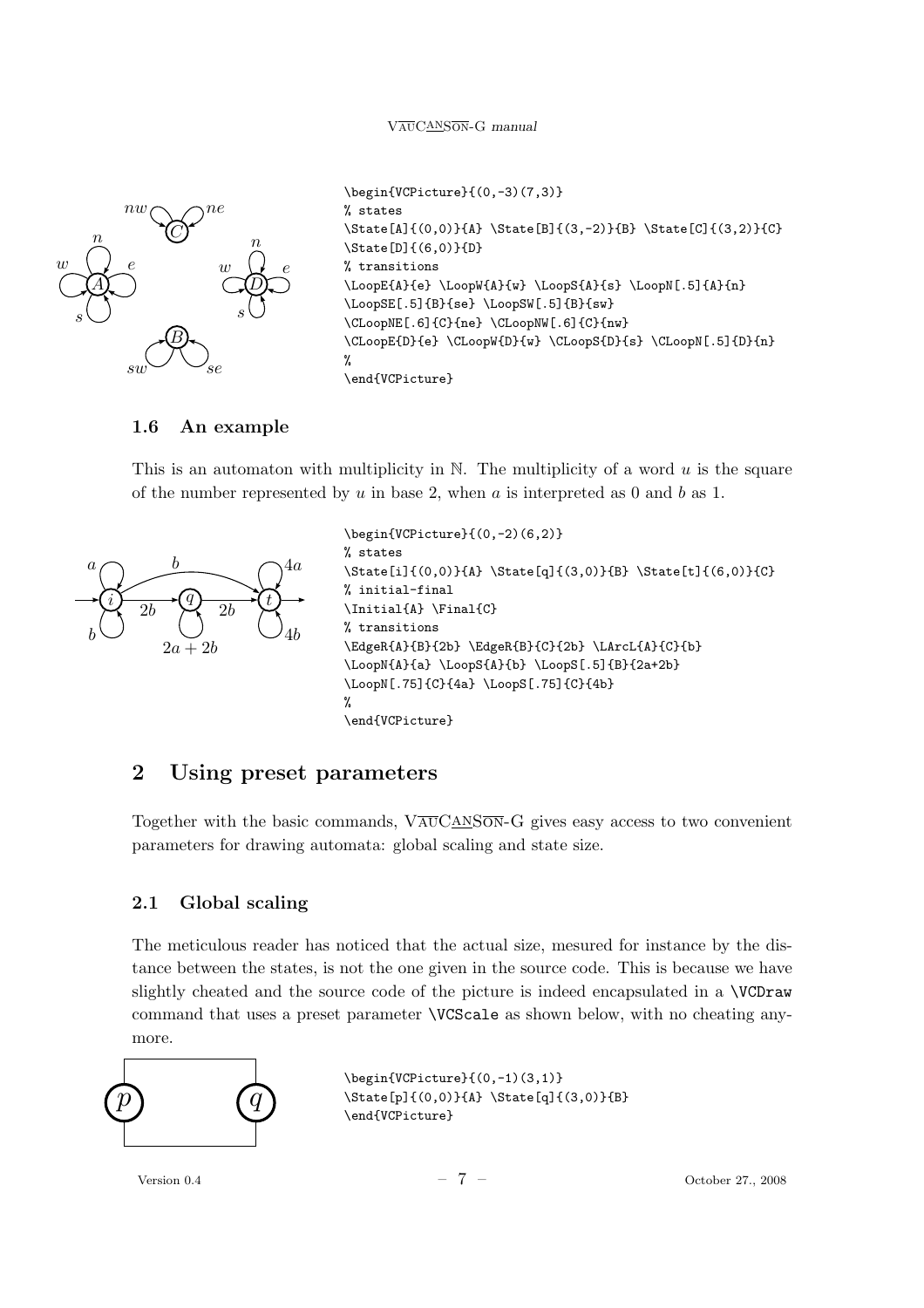

\VCDraw{% \begin{VCPicture}{(0,-1)(3,1)} \State[p]{(0,0)}{A} \State[q]{(3,0)}{B}% \end{VCPicture}}

Frames that appear on figures below are an option of  $V\overline{\text{AUCANSON}}-G$  that we shall see later. They point out the effect of the scale.

There is no reason indeed for an author to "program" the drawing of an automaton at the size it will appear on his, or her, paper. On the contrary, he, or she, is likely to sketch the figure on a ruled paper at a larger scale, giving the points to be defined integer coordinates. And then she, or he, will try to put the figure within the text at a reasonable size and thus would like to scale it.

The parameter \VCScale contains this global scaling factor and is initialized to the value 0.6 , which corresponds to the command \MediumPicture. Three other commands: \TinyPicture , \SmallPicture and \LargePicture are available, that set \VCScale to the values 0.42 , 0.5 and 0.85 respectively.

These command have to be used *outside* the scope of the VCPicture environment; and this environment should be called as the parameter of a \VCDraw .



\TinyPicture\VCDraw{% \begin{VCPicture}{(-1,-1)(1,1)}\State[p]{(0,0)}{A}\end{VCPicture}} \SmallPicture\VCDraw{%

\begin{VCPicture}{(-1,-1)(1,1)}\State[p]{(0,0)}{A}\end{VCPicture}} \MediumPicture\VCDraw{%

\begin{VCPicture}{(-1,-1)(1,1)}\State[p]{(0,0)}{A}\end{VCPicture}} \LargePicture\VCDraw{%

\begin{VCPicture}{(-1,-1)(1,1)}\State[p]{(0,0)}{A}\end{VCPicture}}

In the sequel, and unless otherwise stated, all the figure will be given at the **\MediumPicture** scale without mentionning the command **\VCDraw** in the source code.

#### 2.2 State size

There are three preset sizes for the states, that are called by the commands  $\Sigma$ mallState, \MediumState and \LargeState, that call for states of diameter 0.6cm, 0.9cm and 1.2cm respectively. The implicit size, *i.e.* the one that states have if no explicit command is given, is \MediumState. The "small" states are not likely to receive labels, unless their size are changed by other commands.

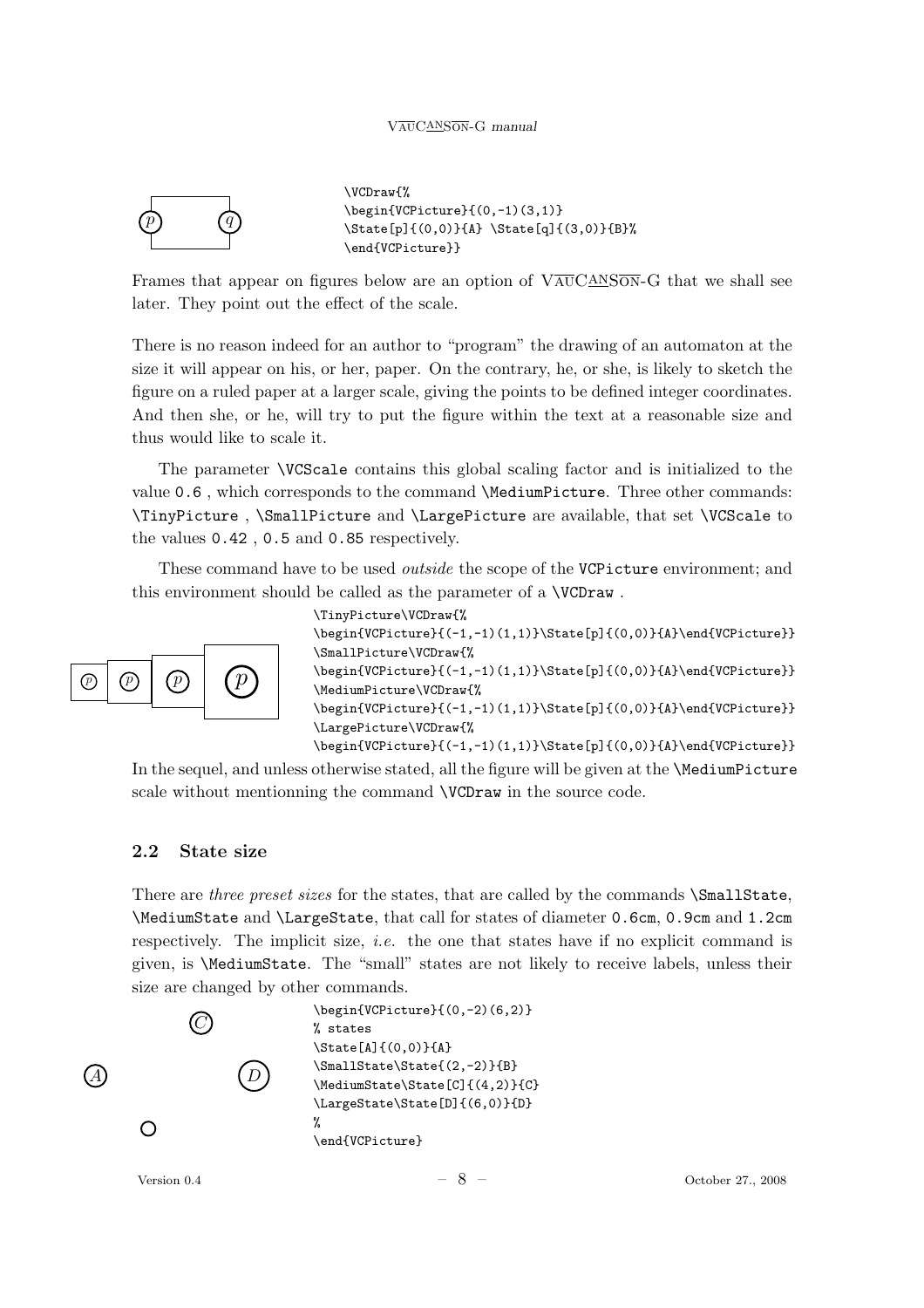When called outside the scope of the environment **\VCPicture** the commands **\SmallState**, \MediumState and \LargeState set the implicit size of the states in all pictures from that point on.



```
\SmallState
\begin{array}{cc}\n\begin{array}{cc}\n\begin{array}{cc}\n\end{array} & \text{VCPicture}\n\end{array} & \begin{array}{cc}\n\end{array} & \text{VCPicture}\n\end{array}\LargeState
\begin{VCPicture}{(-1,-1)(1,1)}\State[A]{(0,0)}{A} \end{VCPicture}
\MediumState
\begin{VCPicture}{(-1,-1)(1,1)}\State[A]{(0,0)}{A} \end{VCPicture}
```
#### 2.3 Variable size states

One can draw states which will be called variable states and whose width is variable and fits the width of the label.<sup>6</sup> The height of these variable states is fixed by the current preset state size.

 $\text{StateVar}[Label] {\{x, y\}}$ {Name} Same as syntax as \State.

Note that the current version of  $V_{\text{A}\text{U}}\text{CAN}$  GN-G uses a trick to make these states with adaptable width. They look like Egyptian cartouches but they are indeed *rectangles* which can be observed when transitions reach these states in an oblique way.

Arcs between variable states of different width will look asymmetric and often ungainly. Other loops than "north" and "south" loops should not be drawn around variable states. Moreover, in order to draw loops that have the same appearance as loops around standard states, one should use \LoopVarN or \LoopVarS that have the same syntax as \LoopN or \LoopS. Another possibility is to call the \VarLoopOn command to make all the subsequent loops suited to variable states. Switching back to 'normal' loops is made by \VarLoopOff.

For the same reason, it is *not possible* to make a variable state initial or final with diagonal arrows (*ne*, *nw*, *se*, *sw*).

 $6$ This makes sense for long labels and it may be the case then that the label is not a mathematical variable or expression any more but simple text. In order to write labels in TFX LR mode, the easiest way is to write it as the parameter of a \text command, provided the amsmath package has been called in the preamble.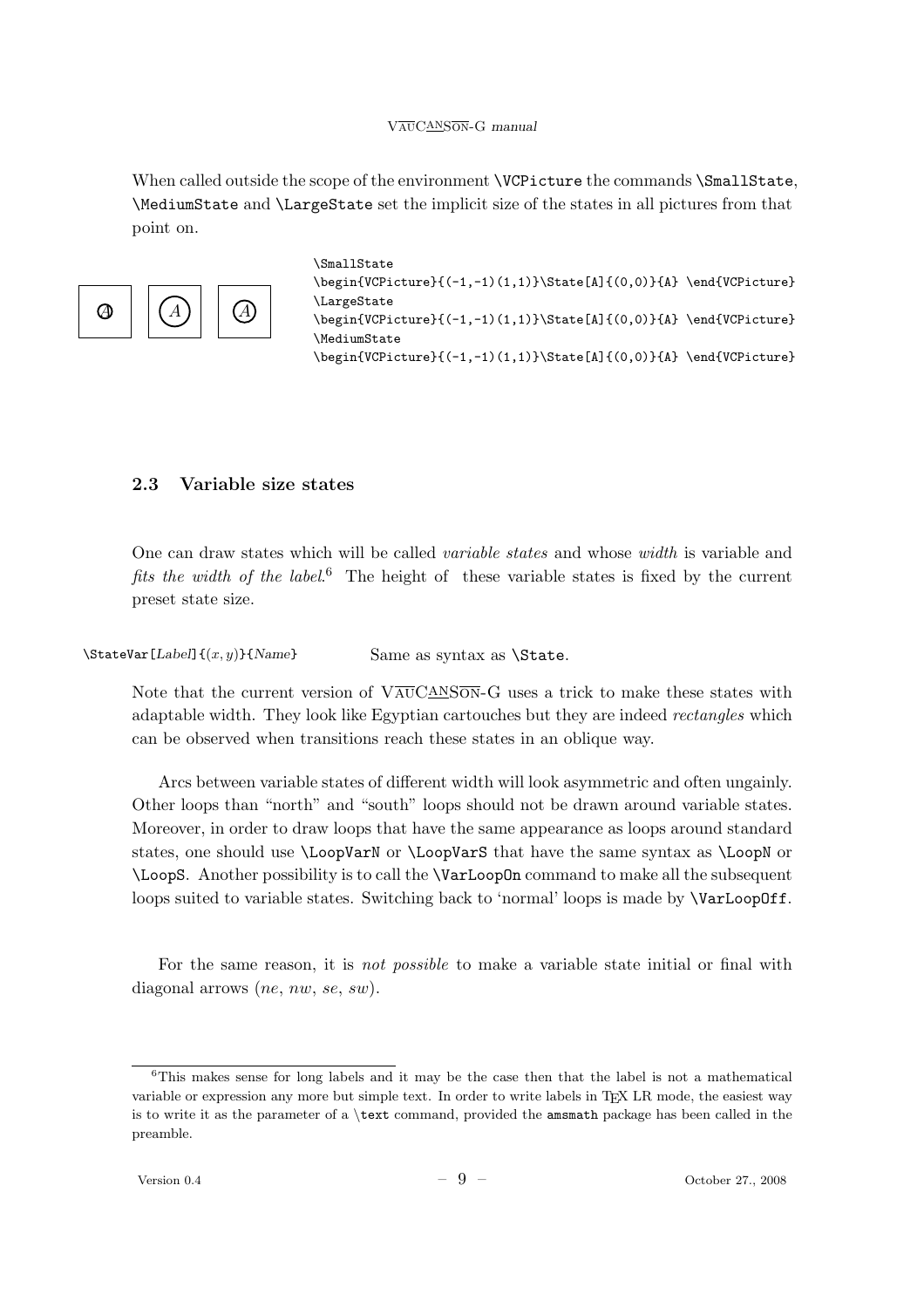

\SmallPicture\VCDraw{\begin{VCPicture}{(0,-3)(8,3)} % states \State[AA]{(0,2)}{A} \StateVar[AA]{(2.5,2)}{B}  $\{\StateVar[(b a^{*} b)^{*}]\{(7,2)\}(C\}$ \LargeState \StateVar[(b a^{\*} b)^{\*}]{(7,-2)}{C1} \State[AA]{(0,-2)}{A1} \StateVar[AA]{(2.5,-2)}{B1} %  $\left[\n{n\in\mathbb{C} \int_{\mathbb{S}}^{B_1} \Final{C_1}\n\right]$ % \EdgeL{A}{B}{a} \ArcL{B}{C}{b} \ArcL{C}{C1}{c} \EdgeL{B1}{C}{a} \ArcL{A1}{B1}{a} \LArcR{A1}{B1}{b} \LArcR{B1}{C1}{b} \LoopN{A}{c} \LoopVarN{C}{c} \LoopS{A1}{c} \VarLoopOn\LoopS{C1}{c}\VarLoopOff \end{VCPicture}}

There exists<sup>7</sup> also a \FinalStateVar command, with the same syntax as \StateVar and which draws a variable state with double line, (independently of the current drawing style for the state), exactly in the same way as does \FinalState.

#### 2.4 Very small states

There is actually a fourth size for states, called *very small* states. To define such a state one uses the command \VSState with the same syntax as \State. However, it is not possible, of course, to put a label inside such a state.



```
\begin{VCPicture}{(-3,-3)(3,3)}
% states
\State[A]{(0,0)}{A}
\VSState{(-2,2)}{G1} \VSState{(-2,0)}{G2} \VSState{(-2,-2)}{G3}
\VSState{(2,2)}{D1} \VSState{(2,0)}{D2} \VSState{(2,-2)}{D3}
\EdgeL{G1}{A}{a_1} \EdgeL{G2}{A}{a_2} \EdgeL{G3}{A}{a_3}
\EdgeL{A}{D1}{b_1} \EdgeL{A}{D2}{b_2} \EdgeL{A}{D3}{b_3}
\end{VCPicture}}
```
### 2.5 Miscellaneous

A few commands allow to tune the drawing of an automaton without going to precise mastering of the parameters involved in the commands and that we shall describe in section 4.

#### Dimmed states and transitions

| <b>\DimState</b> | \DimEdge | Draw states and transitions and their respective labels in gray. |
|------------------|----------|------------------------------------------------------------------|
| \RstState        | \RstEdge | Restore the normal style.                                        |

May be used for instance in order to indicate the non accessible part of an automaton.

<sup>7</sup>Since version 0.3 only.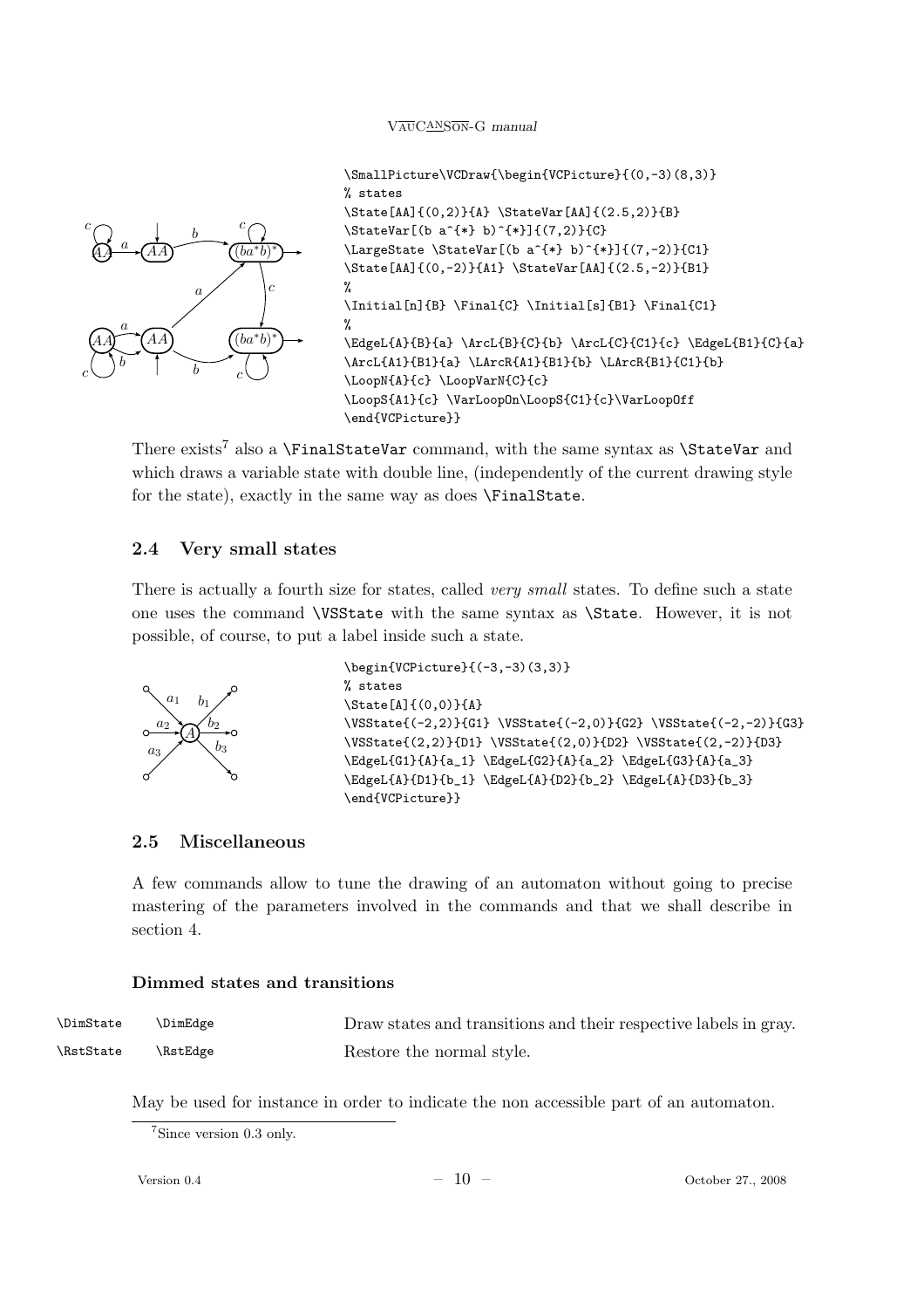

```
\begin{VCPicture}{(0,-2)(6,2)}
% states
\State[A]{(0,0)}{A} \State[B]{(2,-2)}{B} \State[C]{(4,2)}{C}
\DimState \State[D]{(6,0)}{D}
%initial-final
\left\{A\right\} \left\{B\right\} \left\{B\right\}% transitions
\text{A}{B}{a} \ArcL{A}{C}{b}
\DimEdge \LArcR{B}{D}{c} \LArcL{C}{D}{d} \RstEdge
\ArcL{A}{B}{a'} \EdgeR{A}{C}{b'}
\DimEdge \EdgeL{B}{D}{c'} \LArcR{C}{D}{d'}
%
\end{VCPicture}
```
### Double lines

| <b>\StateLineDouble</b> | \EdgeLineDouble        | Draw states and transitions with double lines. |
|-------------------------|------------------------|------------------------------------------------|
| <b>\StateLineSimple</b> | <b>\EdgeLineSimple</b> | Draw states and transitions with simple lines. |

May be used for emphasize transitions or states of an automaton.



```
\begin{VCPicture}{(0,-2)(6,2)}
% states
\State[A]{(0,0)}{A} \State[B]{(2,-2)}{B}
\StateLineDouble \State[C]{(4,2)}{C}
\StateLineSimple \State[D]{(6,0)}{D}
%initial-final
\Initial{A} \Final[s]{B}
% transitions
\ArcR{A}{B}{a} \ArcL{A}{C}{b}
\LArcR{B}{D}{c} \LArcL{C}{D}{d}
\ArcL{A}{B}{a'} \EdgeLineDouble \EdgeR{A}{C}{b'}
\EdgeLineSimple \EdgeL{B}{D}{c'} \LArcR{C}{D}{d'}
%
\end{VCPicture}
```
The command  $\text{FinalState}(x, y)$  is equivalent to the sequence \StateLineDouble \State{ $(x, y)$ }{p} \StateLineSimple if the current implicit mode is  $\text{StateLineSimple}$ , it is equivalent to  $\text{State}(x, y)$ {p} in the other case.

#### Hiding states

\HideState \ShowState Cancel the drawing of states. Active the drawing of states.

May be useful for drawing slides that will be overlayed.<sup>8</sup>

<sup>&</sup>lt;sup>8</sup>We began to write the package when overhead projectors were still of common usage...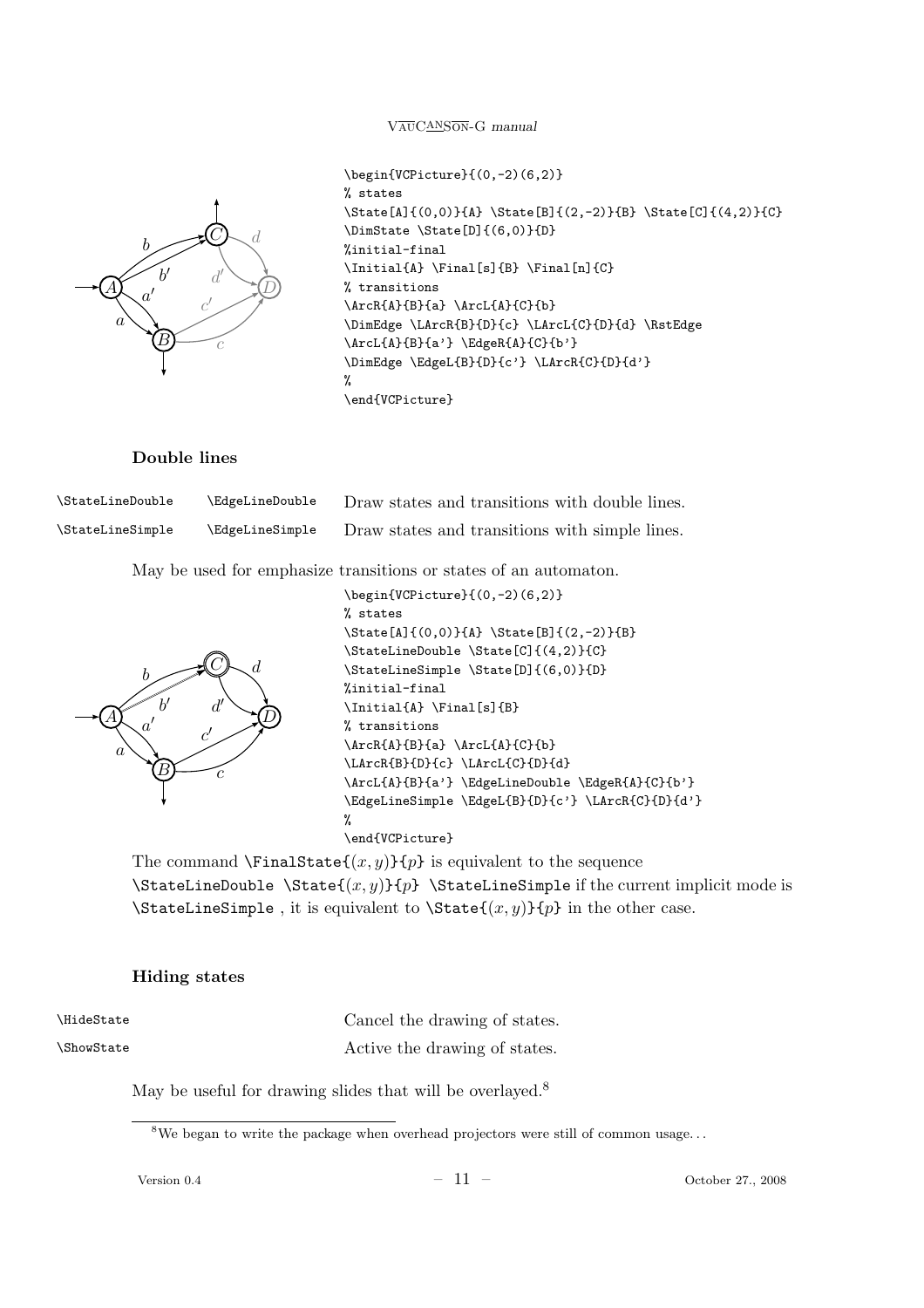

```
\begin{VCPicture}{(0,-2)(6,2)}
% states
\HideState
\State[i]{(0,0)}{A} \State[t]{(6,0)}{C}
\ShowState
\State[q]{(3,0)}{B}
% initial-final
\Initial{A} \Final{C}
% transitions
\EdgeR{A}{B}{2b} \EdgeR{B}{C}{2b} \LArcL{A}{C}{b}
\LoopN{A}{a} \LoopS{A}{b} \LoopS[.5]{B}{2a+2b}
\LoopN[.75]{C}{4a} \LoopS[.75]{C}{4b}
%
\end{VCPicture}
```
#### Reverse transitions

| \ReverseArrow  | Exchange the origin and the end of a transition. |
|----------------|--------------------------------------------------|
| \StraightArrow | Restore the normal style.                        |

May be useful for modifying a part of a figure that had already been written.



```
\begin{VCPicture}{(0,-2)(6,2)}
% states
\State[A]{(0,0)}{A} \State[B]{(2,-2)}{B} \State[C]{(4,2)}{C}
\State[D]{(6,0)}{D}
% transitions
\Final[s]{B}
\ArcR{A}{B}{a} \ArcL{A}{C}{b} \LArcR{B}{D}{c} \LArcL{C}{D}{d}
\ReverseArrow
\Initial{A} \Final[n]{C}
\ArcL{A}{B}{a'} \EdgeR{A}{C}{b'} \EdgeL{B}{D}{c'}
\LArcR{C}{D}{d'}
%
\end{VCPicture}
```
#### Edge border

\EdgeBorder

\EdgeBorderOff

Draw edges with a white border on each side. Restore the normal style.

May be used to make more readable a picture in which many arrows cross each other. The order in which the edges are drawn becomes then meaningfull.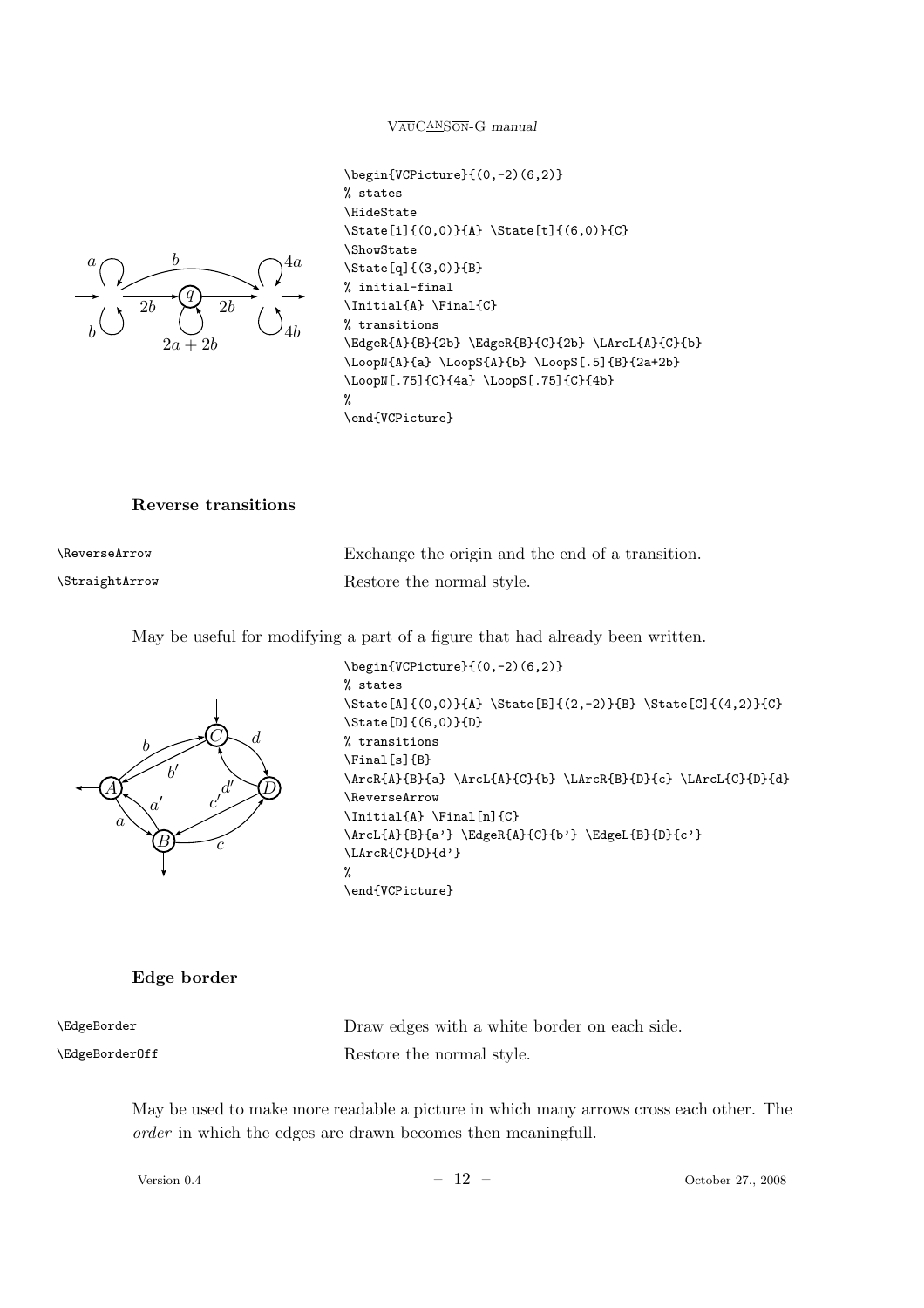

```
\begin{VCPicture}{(0,-2)(6,2)}
% states
\State[A]{(0,1)}{A} \State[B]{(3,2)}{B} \State[C]{(6,1)}{C}
\State[D]{(0,-1)}{D} \State[E]{(3,-2)}{E} \State[F]{(6,-1)}{F}
% transitions
\EdgeR{A}{E}{a} \EdgeL[.8]{D}{B}{b} \EdgeR[.7]{B}{E}{b}
%
\EdgeBorder
\EdgeL[.35]{A}{F}{a} \EdgeR[.3]{E}{C}{d}
\EdgeBorderOff
\EdgeL{B}{F}{c}
\end{VCPicture}
```
Forth and back offset Normally, an edge lays on the line that links the center of the start and end states. Which forbid to have two straight edges in opposite directions between states.

\ForthBackOffset

\RstEdgeOffset



#### Zigzag edges

\ZZEdgeL[Pos]{Start}{End}{Label}

\ZZEdgeR[Pos]{Start}{End}{Label}



Shift the edge on the left handside. Restore the normal style. \begin{VCPicture}{(0,-2)(6,2)} % states \State[A]{(0,1)}{A} \State[B]{(3,1)}{B} \State[C]{(6,1)}{C} \LargeState \State[A]{(0,-1)}{A1} \State[B]{(3,-1)}{B1} \State[C]{(6,-1)}{C1} % transitions \EdgeL{A}{B}{a} \ForthBackOffset \EdgeL{B}{C}{b} \EdgeL{C}{B}{b} \RstEdgeOffset \EdgeL{A1}{B1}{a} \ForthBackOffset \EdgeL{B1}{C1}{b} \EdgeL{C1}{B1}{b} \end{VCPicture}

Draws a "zigzag" transition from the state Start to the state End with the label Label on the left or the right side.

```
\begin{VCPicture}{(0,-2)(6,2)}
% states
\State[A]{(0,0)}{A} \State[B]{(2,-2)}{B} \State[C]{(4,2)}{C}
\VSState{(6,0)}{D}
% transitions
\EdgeR{A}{B}{a} \EdgeL{A}{C}{b} \EdgeR{B}{D}{c}
\ZZEdgeL{C}{D}{d} \ZZEdgeR{C}{B}{b}
%
\end{VCPicture}
```
Lining up By default, labels of states are centered. When states are aligned, it may happen that this seems ungainly. The following command solves this problem.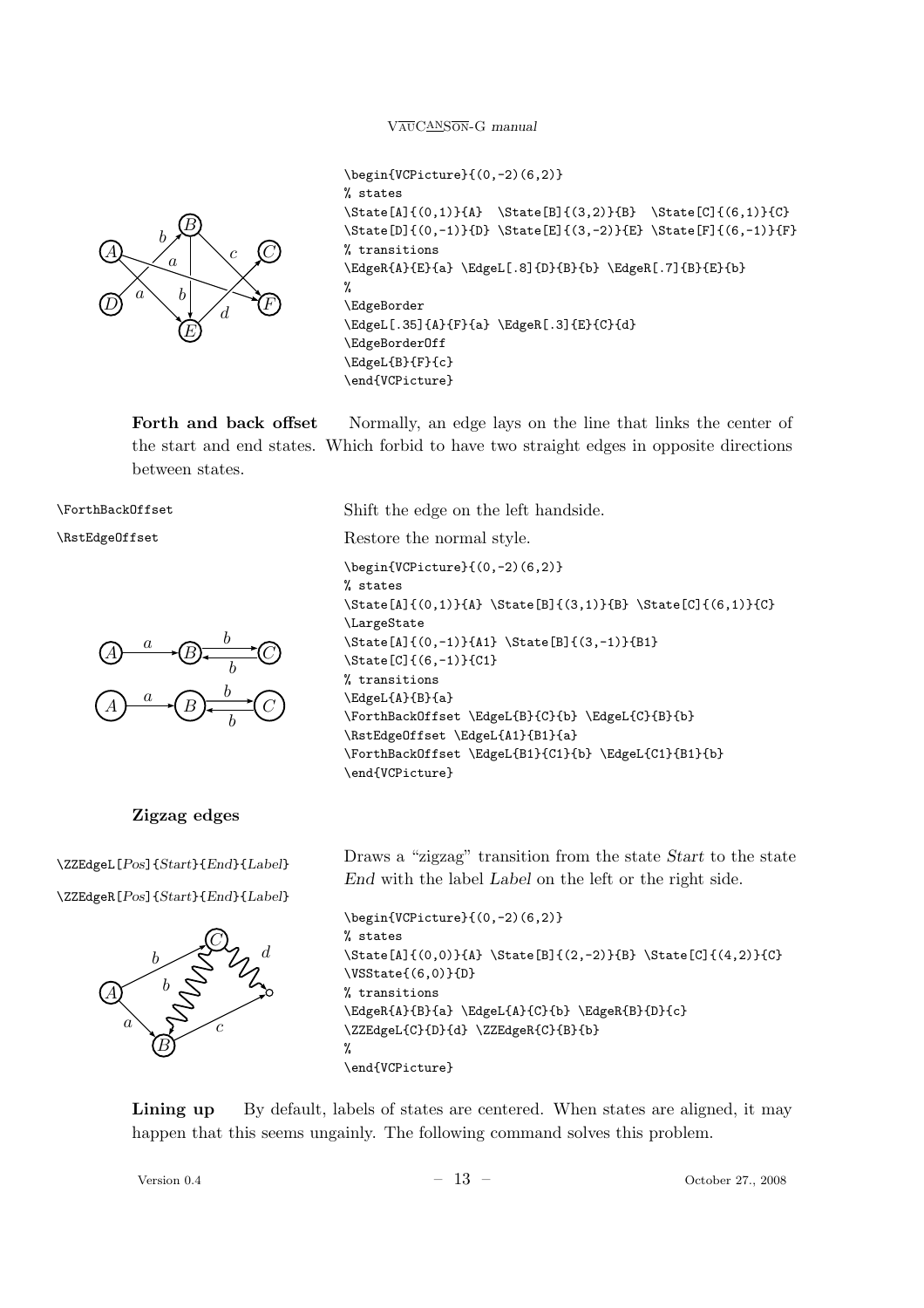\AlignedLabel

Put labels of states on a virtual baseline.

\FloatingLabel

Center the label of states vertically.

Default option is \FloatingLabel.





 $\begin{array}{c}\n\begin{array}{c}\n\text{begin{cases}\n\text{Number of 1} \\
\text{Number of 2} \\
\text{Number of 3} \\
\text{Order of 4}\n\end{array}\n\end{array}$ % states \State[p]{(0,0)}{A} \State[b]{(3,0)}{B} \State[a]{(6,0)}{C} \AlignedLabel \State[p]{(0,-3)}{A1} \State[b]{(3,-3)}{B1} \State[a]{(6,-3)}{C1} %transitions \EdgeL{A}{B}{a} \ArcL{B}{C}{b} \ArcL{C}{B}{c} \EdgeL{A1}{B1}{a} \ArcL{B1}{C1}{b} \ArcL{C1}{B1}{c} % \end{VCPicture}%

The command \Point This commands is a direct translation of a command from PSTricks.

 $\text{Point} \{(x, y)\}$ {Name} Sets a point with name Name at the coordinate  $(x, y)$ .

This command does not draw any point. With PSTricks, and thus with  $V\overline{\text{AUCANSON}}$ G, any line or curve must be drawn between two predefined objects. That is the aim of \Point. For instance, initial and final arrows are drawn with this trick: any time a state is defined, eight points are silently and implicitely defined around it.

## 2.6 Writing composite labels

Some useful tools are proposed to write composite labels on arrows.

| $\Upsilon$ IOL{Input}{Output}  | Produces the string <i>Input</i>   <i>Output</i> , useful when one draws<br>transducers. This allows to modify the way it is done by<br>redefining command \IOL. |
|--------------------------------|------------------------------------------------------------------------------------------------------------------------------------------------------------------|
| \StackXLabels{Label1}{Label2}  | In these commands, $X$ equals Two or Three. In the later case,                                                                                                   |
| \StackXLabelsP{Label1}{Label2} | commands have obviously three arguments.                                                                                                                         |
| \LineXLabelsP{Label1}{Label2}  | StackXLabels gives a vertical arrangement of labels,                                                                                                             |
|                                | whereas $\text{StackXLabelsP}$ inserts symbols + between them.                                                                                                   |
|                                | \LineXLabelsP is the horizontal version of \StackXLabelsP;                                                                                                       |
|                                | it can be redefined in order to change symbols, for instance.                                                                                                    |

The following automaton is the right sequential transducer that realizes the addition in base 2.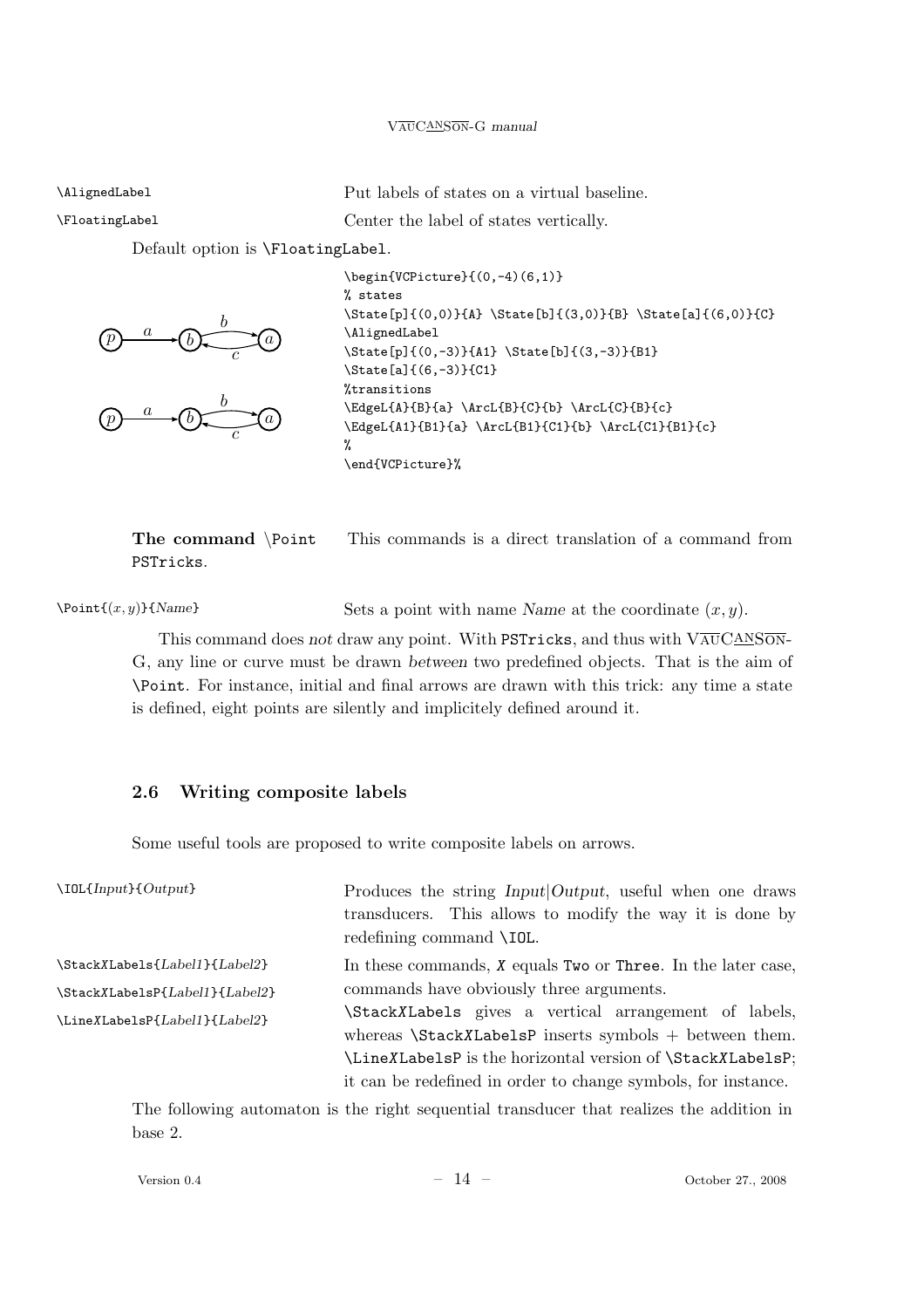

```
\begin{VCPicture}{(-2,-2)(5,3)}
% states
\State[0]{(0,0)}{A} \State[1]{(3,0)}{B}
\Initial[n]{A}
\[s]{A} \leftarrow{e}{B}{\IOL}%transitions
\LoopW[.5]{A}{\StackTwoLabelsP{\IOL{0}{0}}{\IOL{1}{1}}}
\LoopN[.7]{B}{\LineTwoLabelsP{\IOL{1}{0}}{\IOL{2}{1}}}
\ArcL{A}{B}{\IOL{2}{0}}
\ArcL{B}{A}{\IOL{0}{1}}
%
\end{VCPicture}
```
## 3 Composing a picture

The commands described above allow to define most of the figures representing automata in any textbook or technical paper. Before turning to more sophisticated commands that are used for less than 5 percent of the elements and that appear in less than 10 percent of the figures, let us turn to few commands that help in composing the figures.

#### 3.1 Structuring the automaton: The VCPut command

In many automata, a same pattern in states, and also in edges, is reproduced several times in the figure. The idea is not to try to "program" these regular patterns but to allow the use of the "copy-and-paste" operations in the source file as much as possible, with minimum corrections afterwards. This will be achieved easily with the help of the command \VCPut.

 $\forall$ CPut{(x,y)}{ instructions...} Translates the result of the instructions by the vector  $(x, y)$ .

Note that this command is taken directly from PSTricks but uses  $V\overline{\text{AUCANSON}}-G$ 's syntax.

Of course the commands that are to be put as the second argument of \VCPut are the defining states commands, with possibly other \VCPut inside. The structuration of the figure via the use of \VCPut commands does not only save typing. It makes also easier the tuning of the figure, and the reusability of its parts.

In the example below, the two \VCPut are used to place the two parts of the automaton.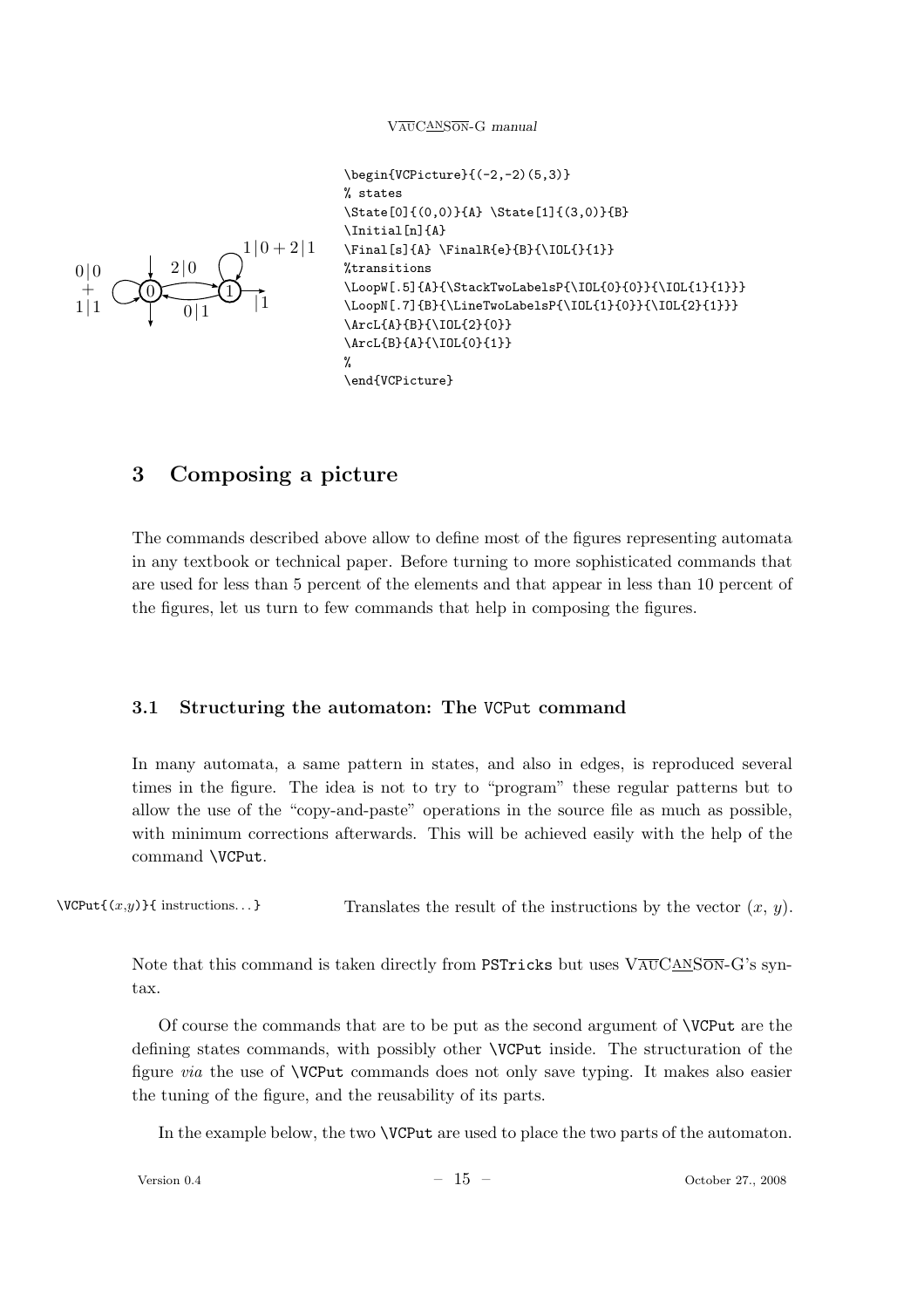

```
\begin{VCPicture}{(-1,-2)(7,5)}
\VCPut{(0,3)}{\State[j]{(0,0)}{A1} \State[r]{(3,0)}{B1}}
\VCPut{(3,0)}{\State[s]{(0,0)}{A2} \State[u]{(3,0)}{B2}}
%
\Initial{A1} \Final{B2}
\EdgeL{A1}{B1}{b} \LoopN[.5]{A1}{a+b} \LoopN[.5]{B1}{2a+2b}
\EdgeR{A2}{B2}{b} \LoopS[.5]{A2}{2a+2b} \LoopS[.5]{B2}{4a+4b}
\EdgeR{A1}{A2}{b} \EdgeL{B1}{B2}{b} \EdgeL{A1}{B2}{b}
%
\end{VCPicture}
```
The \VCPut command can also be used to rotate a figure by using an optional parameter.



 $\forall$ CPut[r]{(x,y)}{ instructions...} Rotate the result of the instructions with angle r and center  $(0, 0)$  and then translate it by the vector  $(x, y)$ .

```
\begin{array}{c}\n\begin{array}{c}\n\text{begin{cases}\n-1, -1 \\
\end{array}\n\end{array}\StateVar[(0,0)]{(0,0)}{O}
\State[A]{(3,0)}{A}
\VCPut[90]{(0,0)}{\StateVar[90^o]{(3,0)}{B}}
\VCPut[90]{(4,0)}{\State[C]{(3,0)}{C}}
\LArcR{A}{B}{r} \EdgeL{B}{C}{t}
\end{VCPicture}
```
The default option is that labels of states (except those of variable states) are put in a horizontal position (\RigidLabel), but the command \SwivelLabel makes them rotate with the figure.



```
\begin{VCPicture}{(-5,-5)(5,5)}
\SwivelLabel
\State[1]{(4,0)}{A1}\LoopE{A1}{a}
\VCPut[40]{(0,0)}{%
   \State[2]{(4,0)}{A2}\LoopE{A2}{a}\ArcR{A1}{A2}{b}}
\VCPut[80]{(0,0)}{%
   \State[3]{(4,0)}{A3}\LoopE{A3}{a}\ArcR{A2}{A3}{b}}
\VCPut[120]{(0,0)}{\State[4]{(4,0)}{A4}\LoopE{A4}{a}}
\VCPut[160]{(0,0)}{\State[5]{(4,0)}{A5}\LoopE{A5}{a}}
\RigidLabel
\VCPut[200]{(0,0)}{%
  \State[6]{(4,0)}{A6}\LoopE{A6}{a}\ArcR{A5}{A6}{b}}
\VCPut[240]{(0,0)}{%
   \State[7]{(4,0)}{A7}\LoopE{A7}{a}\ArcR{A6}{A7}{b}}
\VCPut[280]{(0,0)}{\State[8]{(4,0)}{A8}}
\VCPut[320]{(0,0)}{\State[9]{(4,0)}{A9}}
\ArcR{A3}{A4}{b} \ArcR{A4}{A5}{b}
\ArcR{A7}{A8}{b} \ArcR{A8}{A9}{b} \ArcR{A9}{A1}{b}
\LoopL{A8}{280}{a} \LoopL{A9}{320}{a}
\end{VCPicture}
```
One can notice that \RigidLabel only acts on labels of states. To draw arcs with "rigid" labels, commands have to be written outside \VCPut. We shall see later how to deal with the command \LoopL in order to give any orientation to loops without using \VCPut.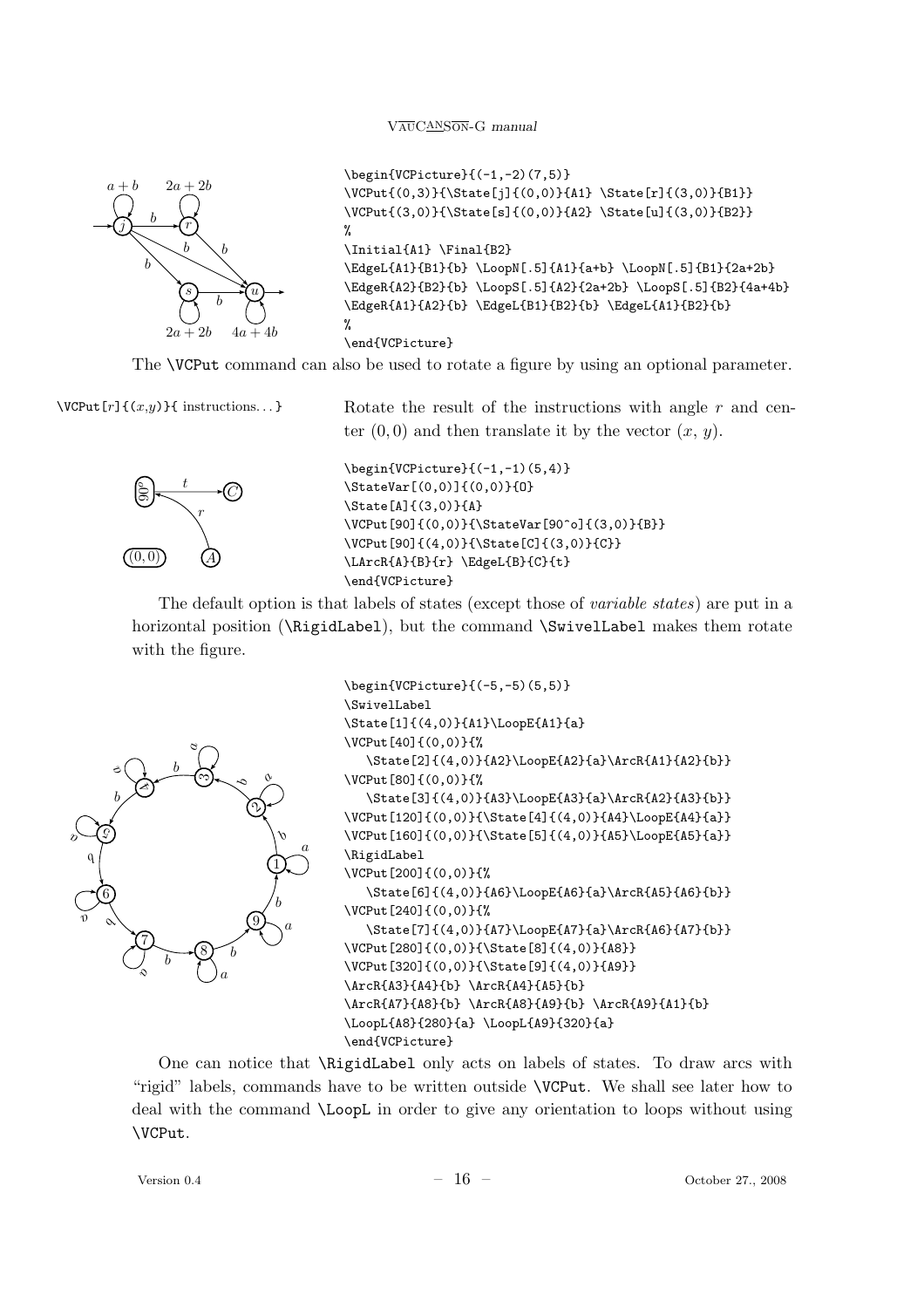## 3.2 Using separate files

In order to use several times the same figure in the same or in different papers, or even, as we shall see in the next section, in two different contexts such as in a paper and in a slide for a talk, it is convenient to have the figure written into a file and imported in the main L<sup>A</sup>TEX source file. This can be handled by the following macros.

| $\VCCall{FileName}$        |                 | Calls the file FileName and apply the <b>\VCScale</b> .                                                                                                                                           |
|----------------------------|-----------------|---------------------------------------------------------------------------------------------------------------------------------------------------------------------------------------------------|
| \SetVCDirectory{Directory} |                 | Sets to Directory the directory where the file FileName will<br>be taken by the macro <b>\VCCall</b> . Set to the current directory<br>by default. Usual Unix syntax is used to name directories. |
| <b>\ShowName</b>           | <b>HideName</b> | Sets or unsets a flag that controls the printing of FileName<br>besides the figure drawn by <b>\VCCall</b> .                                                                                      |

For the example below, the following lines have been saved in the file TwoStates.tex:

 $\begin{array}{c}\n\begin{array}{c}\n\text{begin{cases}\nY}{Picture}(-1, -1)(4, 1)\n\end{array}$ \State[p]{(0,0)}{A} \State[q]{(3,0)}{B}% \ArcL{A}{B}{b} \LArcL{B}{A}{a} \LoopE{B}{a} \end{VCPicture}

\VCCall applies the same parameters to figures described in files as \VCDraw does.



\VCCall{TwoStates}

\SmallPicture \ShowName \VCCall{TwoStates}

### 3.3 Frame and grid

Two macros that help placing the figure in the page, and the states in the figure.

| <b>\ShowFrame</b> | <b>\HideFrame</b> | Sets or unsets a flag that controls the drawing of the <i>bound</i> -<br><i>ing box</i> which is defined by the parameter of the <b>\VCP</b> icture<br>environment. |
|-------------------|-------------------|---------------------------------------------------------------------------------------------------------------------------------------------------------------------|
| <b>\ShowGrid</b>  | \HideGrid         | Sets or unsets a flag that controls the drawing of a <i>grid</i> inside<br>the bounding box which is defined by the parameter of the<br>VCPicture environment.      |

Default settings are \HideFrame and \HideGrid .



\ShowFrame \ShowGrid \VCCall{TwoStates}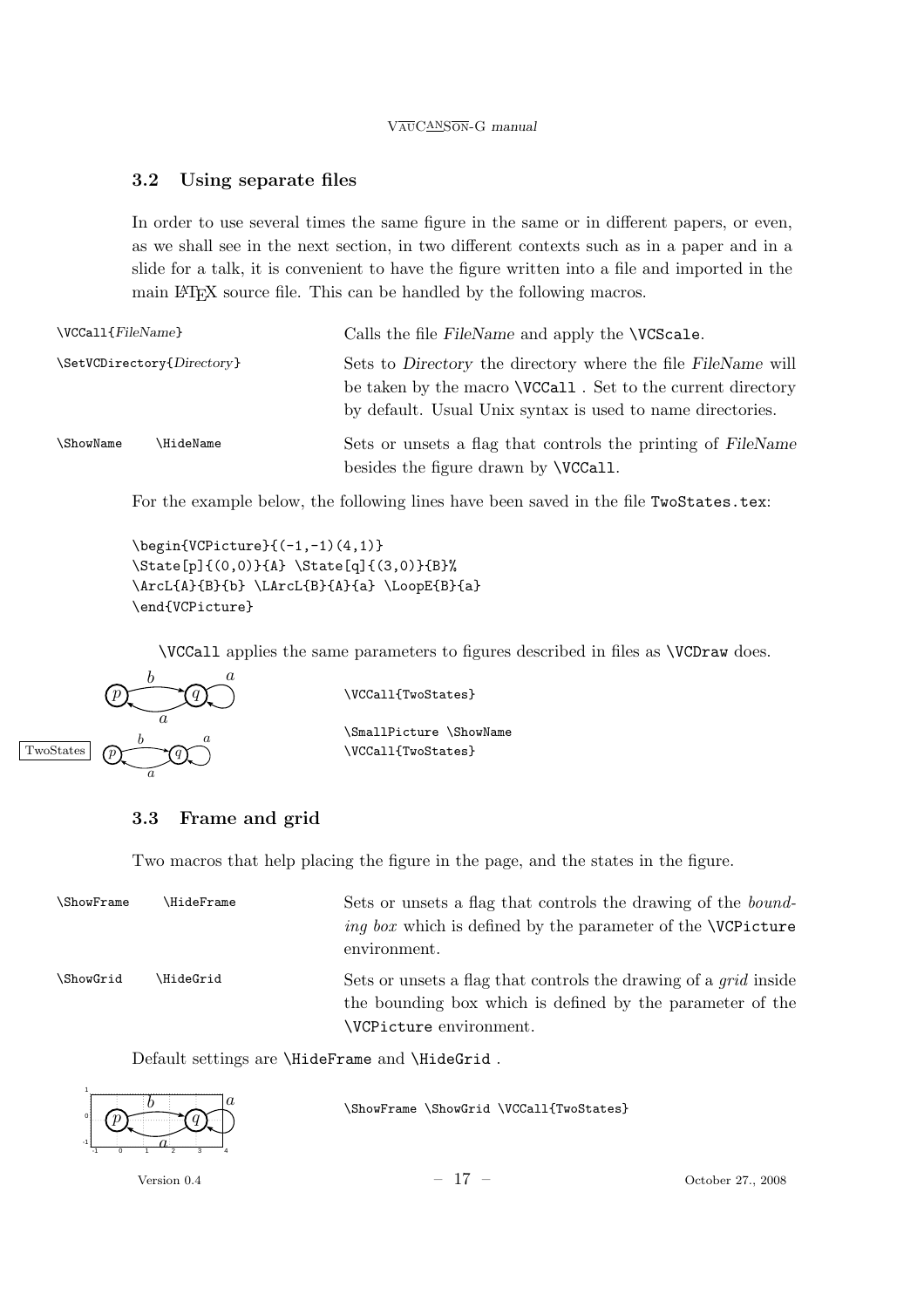## 3.4 The grid scale

This parameter controls the value of the PSTricks unit length. As values that define the size of states and the width of lines are given with fixed units (as cm or pt), they are not modified by this parameter. However, the scale of the grid on which they are put, i.e. the distance between each other is modified by grid scale. This parameter is actually the first (optional) argument of \VCDraw or \VCCall.

The following example is the figure of Subsection 1.6 with another grid scale:



```
\VCDraw[.7]{%
\begin{VCPicture}{(0,-2)(6,2)}
% states
\State[i]{(0,0)}{A} \State[q]{(3,0)}{B} \State[t]{(6,0)}{C}
% initial-final
\Initial{A} \Final{C}
% transitions
\EdgeR{A}{B}{2b} \EdgeR{B}{C}{2b} \LArcL{A}{C}{b}
\LoopN{A}{a} \LoopS{A}{b} \LoopS[.5]{B}{2a+2b}
\LoopN[.75]{C}{4a} \LoopS[.75]{C}{4b}
\end{VCPicture}
}
```
We can call TwoStates with another grid scale.



\ShowFrame \ShowGrid \VCCall[1.5]{TwoStates}

# 4 Parametrized drawing commands

In the sequel, the letter X stands for either L or R.

## 4.1 Parametrized loops

One can draw loops around state with any direction.

\LoopX[Pos]{Direction}{Name}{Label} \CLoopX[Pos]{Direction}{Name}{Label} Draw a loop around the state Name in direction Direction, which is an angle with respect to east, with label Label. As the label is placed outside the loop, \LoopL is reversed with respect to  $\text{LoopR}$ . The opening of the loop is  $60^{\circ}$  for the LoopX commands,  $44^o$  for the CLoopX commands.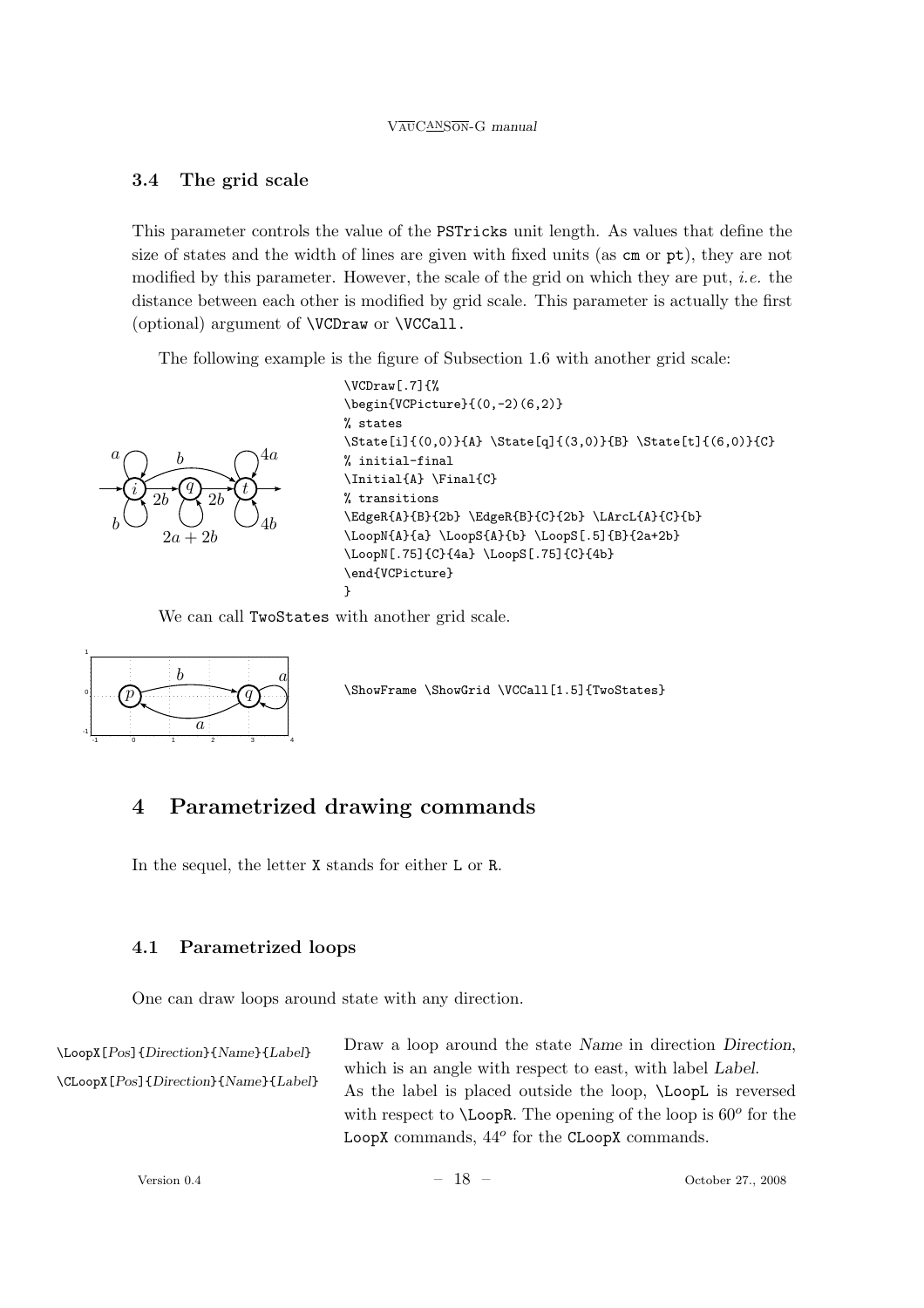

```
\begin{VCPicture}{(0,-2)(6,2)}
% states
\State[i]{(0,0)}{A} \State[q]{(3,0)}{B} \State[t]{(6,0)}{C}
% initial-final
\Initial{A} \Final{C}
% transitions
\EdgeR{A}{B}{2b} \EdgeR{B}{C}{2b} \LArcL{A}{C}{b}
\LoopR{120}{A}{a} \LoopL{-120}{A}{b} \LoopS[.5]{B}{2a+2b}
\LoopL[.5]{60}{C}{4a} \LoopR[.5]{-60}{C}{4b}
%
\end{VCPicture}%
```
## 4.2 Parametrized arcs

```
\VArcX[Pos]{arcangle=x,ncurv=v}{Start}{End}{Label}
```
Draw an arc from Start to End with label Label, with a starting angle x and an eccentricity v.

The starting angle is defined by the parameter  $\arctan z = x$  and is measured, going to the left if  $X=L$ , to the right if  $X=R$ , from the line that goes from *Start* to End, called the base line. The parameter ncurv is the 'eccentricity' of the arc and some how measures the distance between the center of the arc and the base line as one can observe on the figure below.

The first (non optional) parameter of \VArcX contains PSTrick's parameters, written with PSTrick's syntax: they are separated by a comma and there must be no space inside the braces that contains them. All these parameters are optional, but this first parameter of \VArcX itself is not an optional argument, which means that this command must always have four arguments (and possibly an optional one):

```
\VArcL{arcangle=15}{A}{B}{x}
```
\VArcL{ncurve=1}{A}{B}{x} are syntactically correct commands.

```
\VArcL{}{A}{B}{x}
```
Default value for arcangle is the same as for \LArc, whereas the default ncurv value is 1.



```
\begin{VCPicture}{(-3,-2)(3,6)}
% states
\LargeState
\State[A]{(-2,0)}{A}
\State[B]{(2,0)}{B}
%transitions
\VArcR[.5]{arcangle=45,ncurv=.2}{A}{B}{0.2}
\VArcL[.5]{arcangle=45,ncurv=.8}{A}{B}{0.8}
\VArcL[.5]{arcangle=45,ncurv=2}{A}{B}{2}
\VArcR[.5]{arcangle=45,ncurv=6}{A}{B}{6}
\VArcL{arcangle=-60}{A}{B}{60}
\VArcR{arcangle=-90}{A}{B}{90}
\VArcR[.2]{arcangle=-120}{A}{B}{120}
%
\end{VCPicture}
```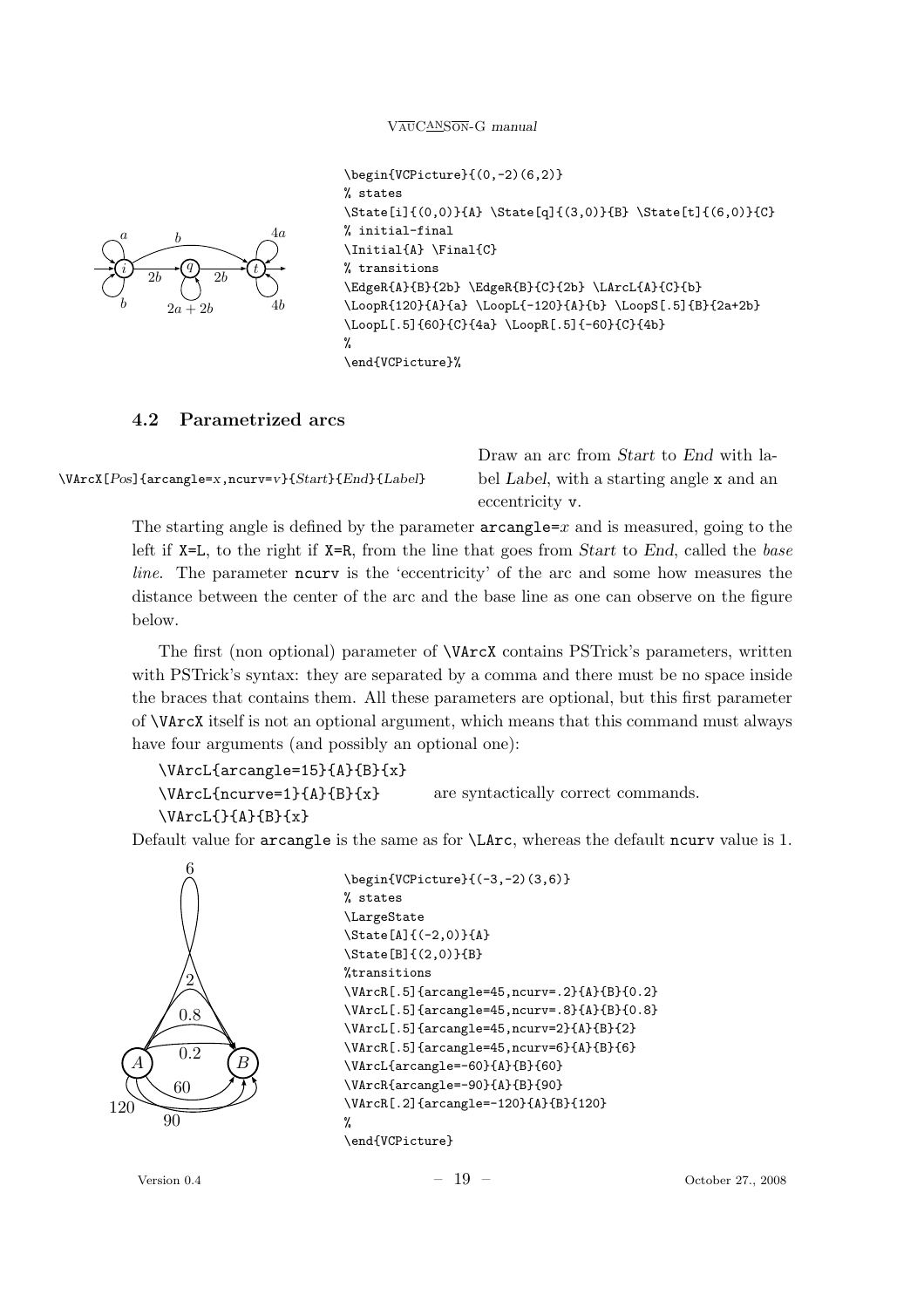### 4.3 General curve

\VCurveX[Pos]{angleA=x,angleB=y,ncurv=v}{Start}{End}{Label}

Draw a curve from Start to End with label Label, starting with an angle x, arriving with an angle y and with an eccentricity v.

A (Bézier) curve, computed by PSTricks with the three parameters: the *starting angle* fixed by angle $A=x$ , the ending angle fixed by angle $B=y$ , and the eccentricity ncurv=v. The two angles are measured, as trigonometric angles are, from the East direction and counterclockwise. The syntax of these parameters is PSTricks's and they are optional, as in \VArcX. Default values for angleA and angleB are respectively 0 and 180; ncurv is fixed by default to 1.



```
\begin{VCPicture}{(-4,-4)(4,4)}
%states
\State[A]{(-3,0)}{A}
\State[B]{(0,0)}{B}
\State[C]{(3,0)}{C}
%transitions
\VCurveL{angleA=90,angleB=135}{A}{B}{1}
\VCurveR[.5]{angleA=90,angleB=135,ncurv=.5}{A}{B}{0.5}
\VCurveL{angleA=90,angleB=135,ncurv=2}{A}{B}{2}
\VCurveR[.6]{angleA=-80,angleB=175}{A}{B}{b}
\VCurveR[.6]{angleA=-80,angleB=175}{A}{C}{c}
\VCurveL{angleB=20,angleB=160}{B}{C}{d}
\end{VCPicture}
```
### 4.4 Transitions labelling

Initial and final arrows with a label When one deals with tranducers, or automata with multiplicity, one may need to put some labels on initial or final arrows.

\InitialL[Pos]{Dir}{Name}{Label} \InitialR[Pos]{Dir}{Name}{Label}

Makes the state Name initial and writes Label on the left or the right size of the incoming arrow.

\FinalL[Pos]{Dir}{Name}{Label} \FinalR[Pos]{Dir}{Name}{Label} Makes the state Name final and writes Label on the left or the right size of the outgoinging arrow.

Here, the parameter Dir is not optional. Whereas, there is an optional parameter Pos that defines the position of the label on the arrow. Its default values is fixed to 0.1 (*resp.* 0.9) for initial (resp. final) arrows. The label is thus written far enough of the state.

Independant labelling of transitions There exists commands to label transitions that have not been labeled yet or to put a second label on them. These commands must directly follow the definition of the transition that will be labeled.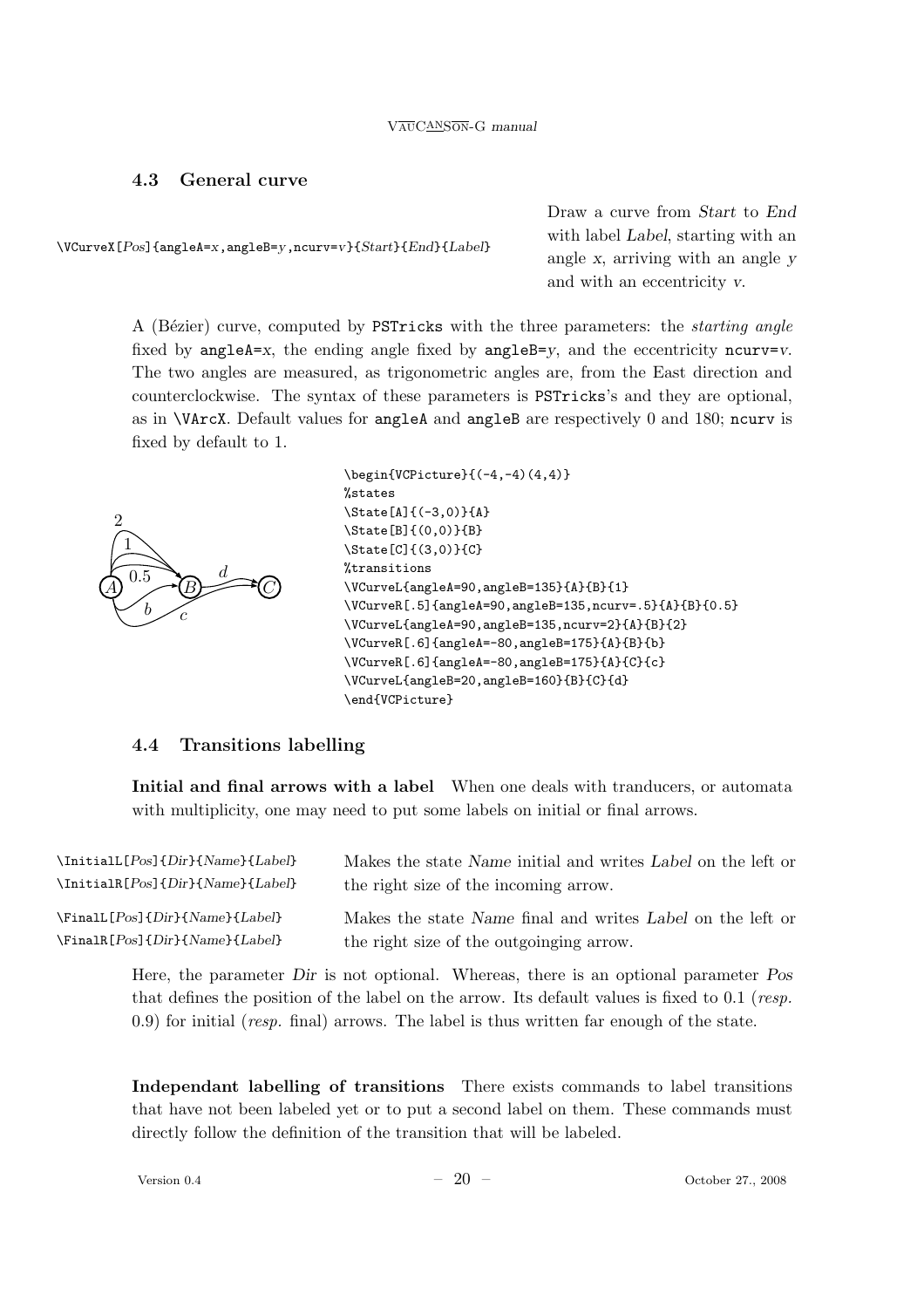\LabelL[Pos]{Label} \LabelR[Pos]{Label}



Puts a label on the previous transition. The default position of the label is the same as for edges.

```
\begin{VCPicture}{(-3,-2)(3,2)}
\State[A]{(-2,1)}{A} \State[B]{(2,1)}{B}
\State[C]{(-2,-1)}{C} \State[D]{(2,-1)}{D}
%
\EdgeL{A}{B}{u} \LabelR{\varphi(u)=3}
\LArcR{D}{C}{} \LabelL{v}
\VCurveL[.3]{angleA=45,angleB=-45}{B}{D}{a}
\LabelL[.5]{b} \LabelL[.7]{c}
\end{VCPicture}
```
## 4.5 Miscellaneous

Loops on variable states Instead of using \VarLoopN or \VarLoopS, one can modify parameters of loops to draw, for instance, many loops on variable states. As usual, these loops may be drawn on the south or north side of the states only.

\VarLoopOn \VarLoopOff Modifies parameters in order to draw loops around variable states. Restore the normal style of loops. Command \LoopVarN is equivalent to the sequence \LoopVarOn \LoopVarOff.

> Saving memory In default mode, the call to a  $\text{State}\text{ command}$  defines eight additional points, that allow then to draw initial and final arrows in the prescribed compass direction. In case of large figures, with many states, this ought to lead to an overflow of T<sub>E</sub>X memory. This is the reason why one can define states without any additional point.

| <b>\PlainState</b> | Draw states with no additional points.                                                    |
|--------------------|-------------------------------------------------------------------------------------------|
| <b>\FullState</b>  | Draw states with eight points to draw initial or final arrows.                            |
|                    | Of course, when in <b>\PlainState</b> mode, one can define states with additional points. |

| $\IFS$ tate [ <i>Label</i> ] $\{(x, y)\}\$ { <i>Name</i> } | Draws a state with four points $(n, s, e, w)$ .                  |
|------------------------------------------------------------|------------------------------------------------------------------|
| \IFXState [Label] $\{(x, y)\}\$ {Name}                     | Draws a state with eight points $(n, s, e, w, ne, se, nw, sw)$ . |

In \PlainState mode, one should not apply an \Initial or a \Final command to a state defined by \State. Likewise, these commands can be only used for \IFState with directions  $n, s, e$  and  $w$ .

Note that even when in \FullState mode, variable states defined by \StateVar have the same four additional points as \IFState.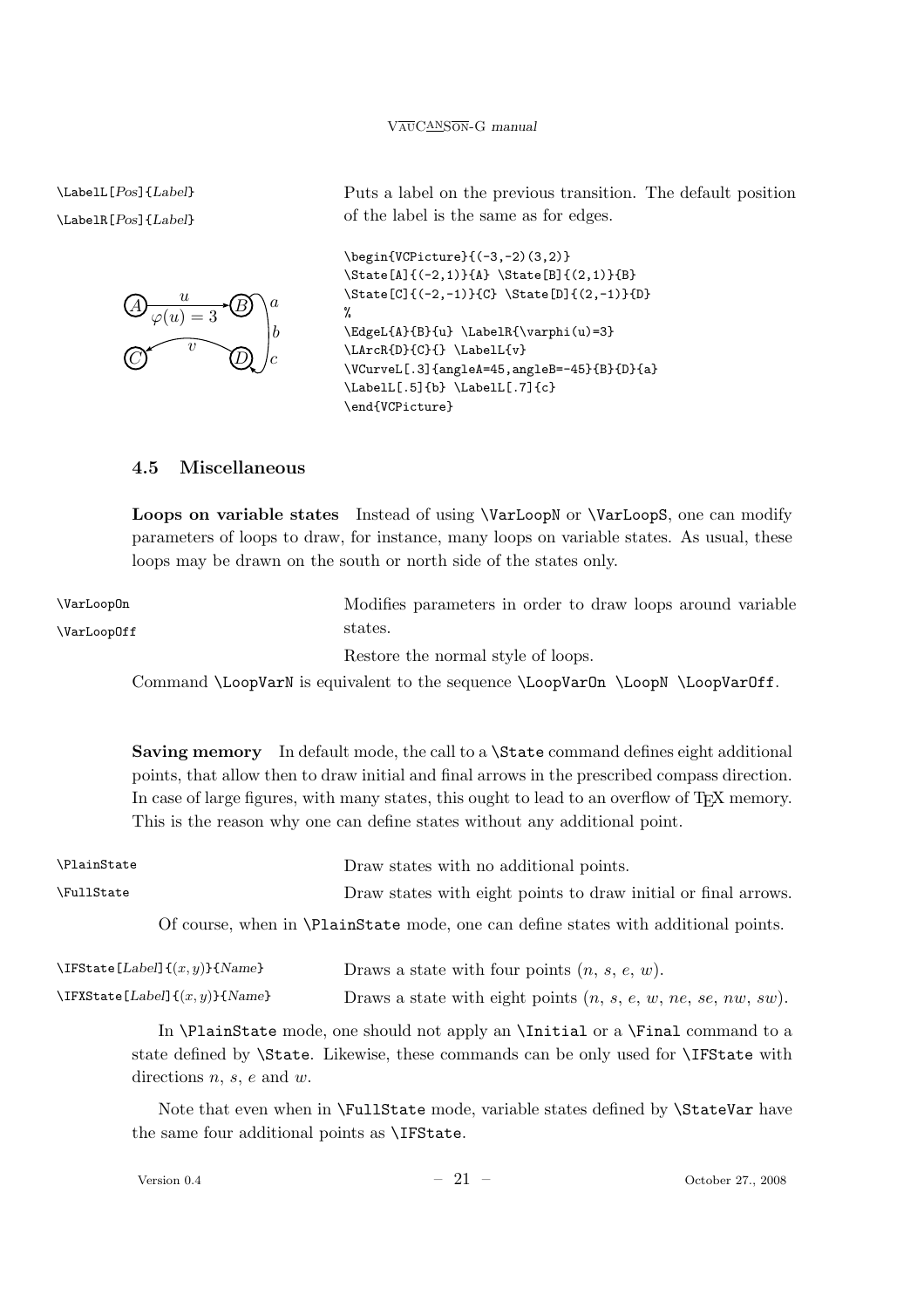## 5 Modifying and setting the parameters

The reason why the commands in  $\overline{VAUCANSON}$ -G are simple and concise is that all the parameters that control the geometry (size, angles, . . . ) and the drawing (line width, line style, line color,  $\dots$ ) of the states and transitions in an automaton are preset by  $V_{\text{AUCANSON}}$ -G and can be kept implicit. But there are two instances where a user may want to modify these preset values.

The first case is when one needs to tune a parameter in order to make the figure more readable, or nicer. Such a case has already been considered in sections 1.3, 1.4 and 1.5, where the parameter Pos that controls the position of the label of a transition along the edge has been modified with an optional argument. The parameters that will be considered in this section are not optional parameters of already defined commands but parameters that are set with their own commands.

The other case where a user will change the implicit parameters of a figure or, more likely, of a set of figures, is when he (or she) will be in the position to change completely the "style" of the drawing. For instance, a same set of figures may be used in a paper and in a series of slides for the presentation of the paper. Of course, the figures have to be set at a larger scale, probably in colour, and possibly with different relative sizes of the elements.

We begin with the description of the options for the latter case, which is by far simpler. We then explain the syntax convention taken to coin the names of the many commands that control the many parameters. Then comes the list of these parameters, for scaling first, then for states, for transitions, and finally for the fine tuning of some details of the drawing.

## 5.1 Style files

The package  $\sqrt{\text{AUCANSON}}-G$  is loaded with default values that are all set up in the file VCPref-default.tex . The package comes with two other styles, in particular one for drawing slides. The normal way of using the different style files is to call the wrapper vaucanson-g with an option:

\usepackage[option]{vaucanson-g}

The default option is default; the other possible options are slides, beamer and mystyle.

Although it is not the normal usage, it is also possible to change style in the course of the text by loading a style file with an \input command. In this case, it is recommended to reset all parameters by calling VCPref-default.tex.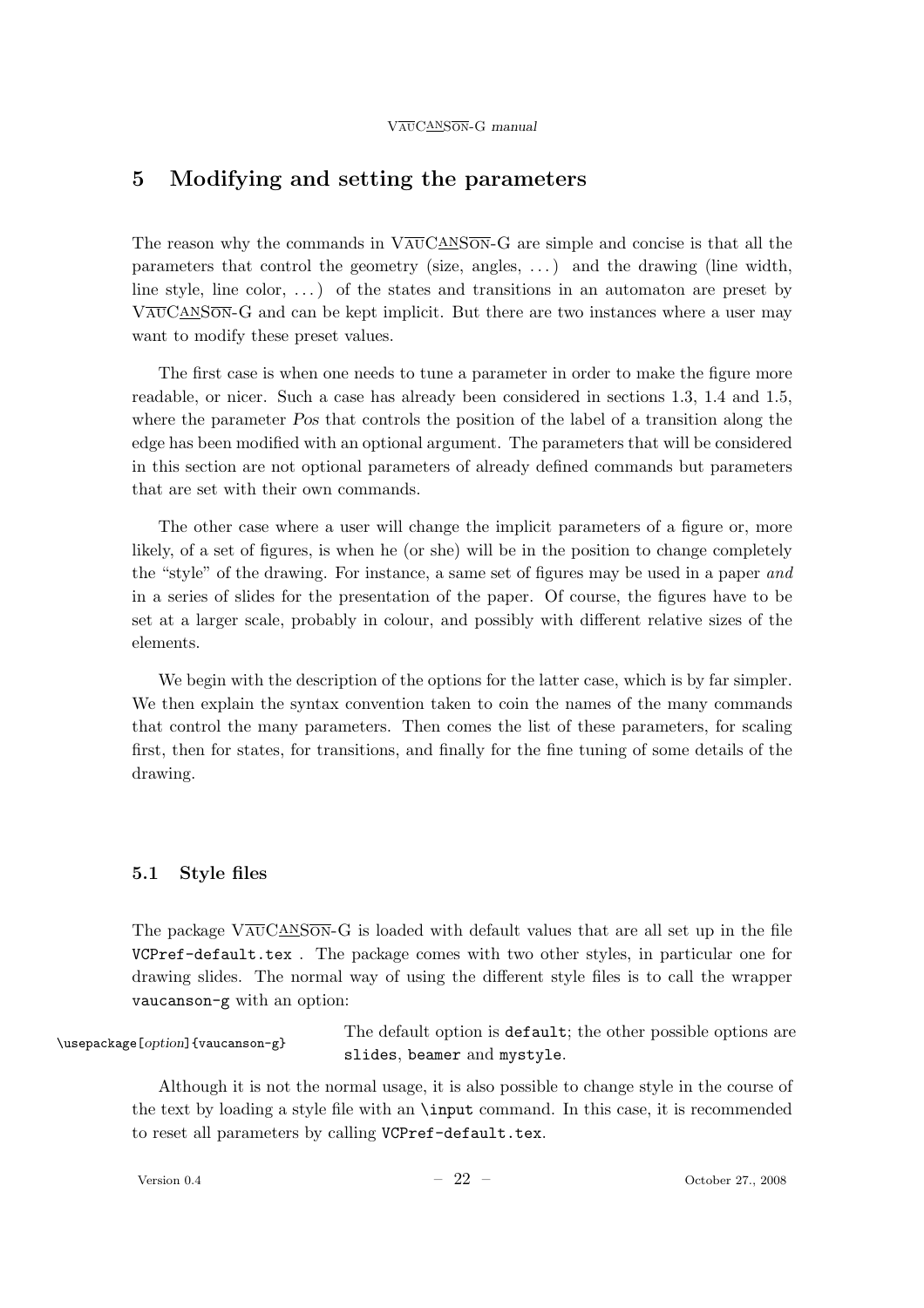

By editing the files VCPref-mystyle, VCPref-beamer or VCPref-slides, and giving the parameters the values he (or she) thinks more appropriate, a user may easily build his (or her) own style for drawing automata. Modifying directly VCPref-default, although possible, is not necessarily a good idea. By cut, editing and paste, it is not difficult create many style files, and even, with an easy modification of the wrapper itself to make them possible options. The content of these style files are described in the following subsections. VCPref-slides, VCPref-beamer and VCPref-mystyle are given at Appendix B.

## 5.2 Syntax of parameter settings

The set of values of all parameters defines a *style* of figures. Most of parameters, e.g. \StateLineColor which defines the color of the line that delimits a state, may be given a temporary value, within a figure, without changing the style. These parameters are dealt with by means of 3 different commands:

| $\Theta$ $Val$ }  | Gives the new value Val to $\Gamma$ <i>Param.</i>  |
|-------------------|----------------------------------------------------|
| $\text{NstParam}$ | Restores the style value in $\Delta$ <i>Param.</i> |
| \Set Param{ Val } | Sets the style value for $\Omega$ aram to Val.     |

The command \SetParam can be called *outside* a \VCPicture environment, in which case it will be effective in all subsequent figures, until a new setting of the same parameter. Its natural place, if it is considered as a modification of the style, is in the preamble, after the call to the package  $\sqrt{\text{AVSON}}$ G. If the command  $\text{SetParam}$  is called *inside* a \VCPicture environment, its effect will be restricted to that figure.

Such parameters will be called *adjustable parameters* in the sequel.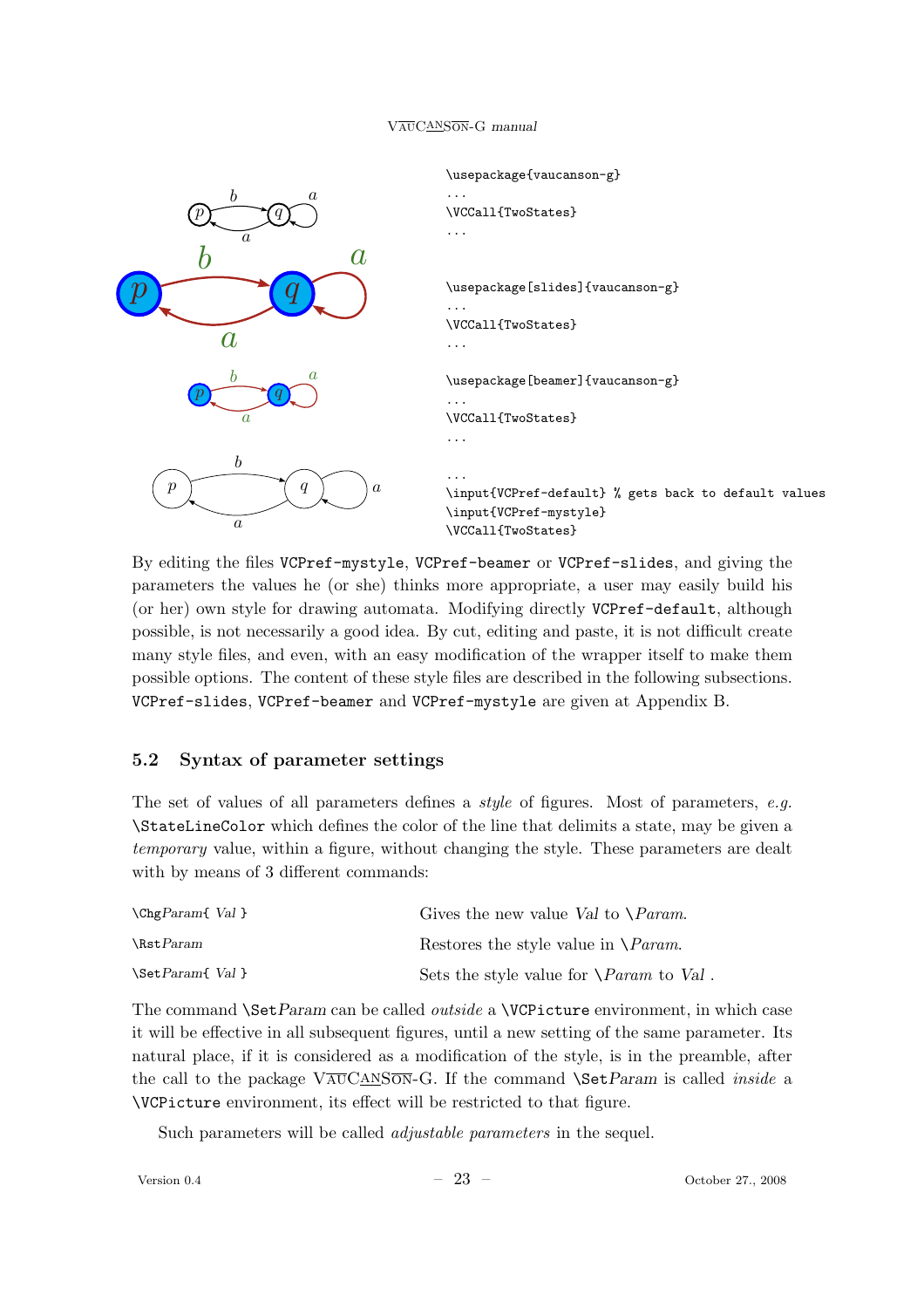Note that in the case where  $\text{Param}$  is a value (a *length* or a *scale*), the value of *Val* in  $\C{C}$  ChgParam{Val} is a *coefficient* which is applied to the style value of  $\P$ aram defined with \SetParam{Val}. Therefore, in this case, \RstParam is equivalent to \ChgParam{1}.

The other parameters, as those that define the "dimmed" style, are called preset parameters.

There is finally a class of parameters that fall in between the adjustable and the preset ones, those for which several values are "preset" but that can be given other values. These parameters will be called multivalued preset parameters.

## 5.3 Scale parameter (Multivalued preset parameter)

\FixVCScale{Scale} Sets \VCScale to Scale.

The commands \MediumPicture, \SmallPicture, \TinyPicture and \LargePicture set \VCScale to the values \MediumScale, \SmallScale, \TinyScale and \LargeScale respectively. Their values are

|      |     | \TinyScale   \SmallScale   \MediumScale   \LargeScale |      |
|------|-----|-------------------------------------------------------|------|
| 0.42 | 0.5 | 0.6                                                   | 0.85 |

These preset values can be modified by a \renewcommand.

### 5.4 State parameters

State diameter (Multivalued preset parameter) This parameter controls, via the commands \MediumState, \SmallState or \LargeState the value of a number of other preset parameters.

\FixStateDiameter{Diam} Sets the state diameter to Diam (Diam is a length) until the next call to a \ZState command, or to the next figure if called inside a \VCPicture.

Preset diameter sizes are:

| \VerySmallState   \SmallState   \MediumState   \LargeState |       |       |       |
|------------------------------------------------------------|-------|-------|-------|
| 0.3cm                                                      | 0.6cm | 0.9cm | 1.2cm |

These values can be modified by a \renewcommand. However, as commands that call these parameters deal also with other parameters as the eccentricity of loops or the size of initial and final arrows, changing these values without modifying the other ones can lead to an ungainly result.

The shape of a normalized automaton can be drawn in the following way: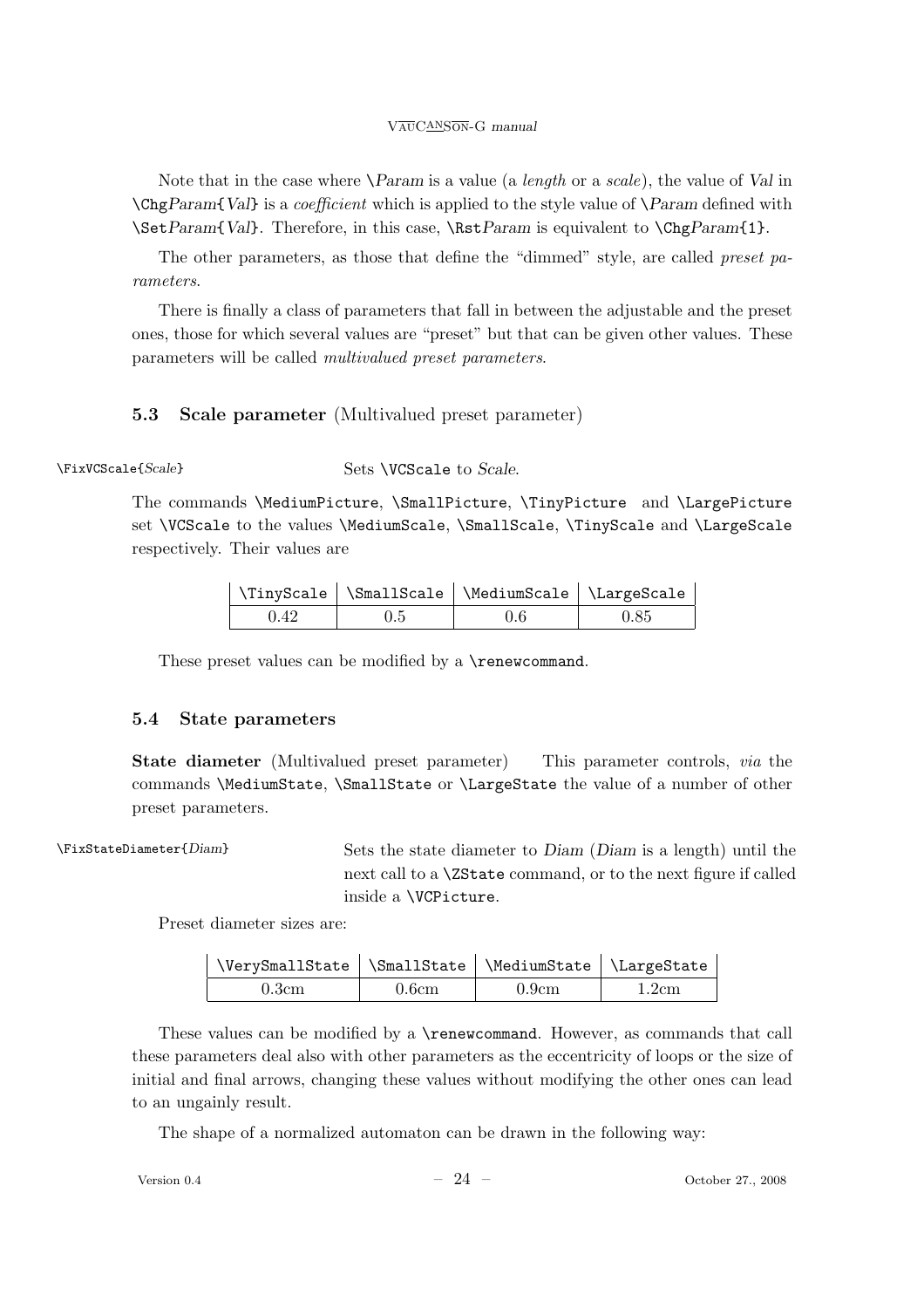

```
\begin{VCPicture}{(-5,-3)(5,3)}
\FixStateDiameter{5cm} \ChgStateLabelScale{3}
\State[{\cal A}]{(0,0)}{A}
\MediumState \RstStateLabelScale
\State[i]{(-4,0)}{I} \State[t]{(4,0)}{T}
\VSState{(-1,-1)}{P1} \VSState{(1,-1)}{Q1}
\VSState{(-1,1)}{P2} \VSState{(1,1)}{Q2 ]
\VSState{(-1.4,0)}{P3} \VSState{(1.4,0)}{Q3}
\Initial{I} \Final{T}
%
\EdgeL{I}{P1}{} \EdgeL{I}{P2}{} \EdgeL{I}{P3}{}
\EdgeL{Q1}{T}{} \EdgeL{Q2}{T}{} \EdgeL{Q3}{T}{}
\end{VCPicture}
```
State adjustable parameters Each following parameter can be modified by the command  $\C{C}$  command  $\C{C}$  arameter. The style value can be restored by  $\R$ st *Parameter* and one can set the style value with **\Set***Parameter*.

| Parameter             | Default value                             | Possible values      |  |
|-----------------------|-------------------------------------------|----------------------|--|
| StateLineStyle        | solid                                     | dashed, dotted, none |  |
| StateLineWidth        | 1.8pt                                     |                      |  |
| StateLineColor        | black<br>red, lightgray,                  |                      |  |
| StateLabelColor       | blue, Salmon,<br>black                    |                      |  |
| StateLabelScale       | 1.7                                       |                      |  |
| StateFillStatus       | vlines, hlines, crosshatch, none<br>hifoa |                      |  |
| <i>StateFillColor</i> | white                                     | green, Purple,       |  |

As it has been previously noticed, the argument of \ChgStateLineWidth is not a length but a coefficient applied to the style width. For instance, with the default value of StateLineWidth, after \ChgStateLineWidth{2} edges will be drawn with a 3.6pt width.

When pictures are drawn to scale **\VCScale** that is set to 0.6, printing state labels with scale 1.7 makes them to be as large as characters of the text. As for line width, \ChgStateLabelScale{.5} sets the label scale to 0.85 that make then twice smaller than characters of the text (because of \VCScale).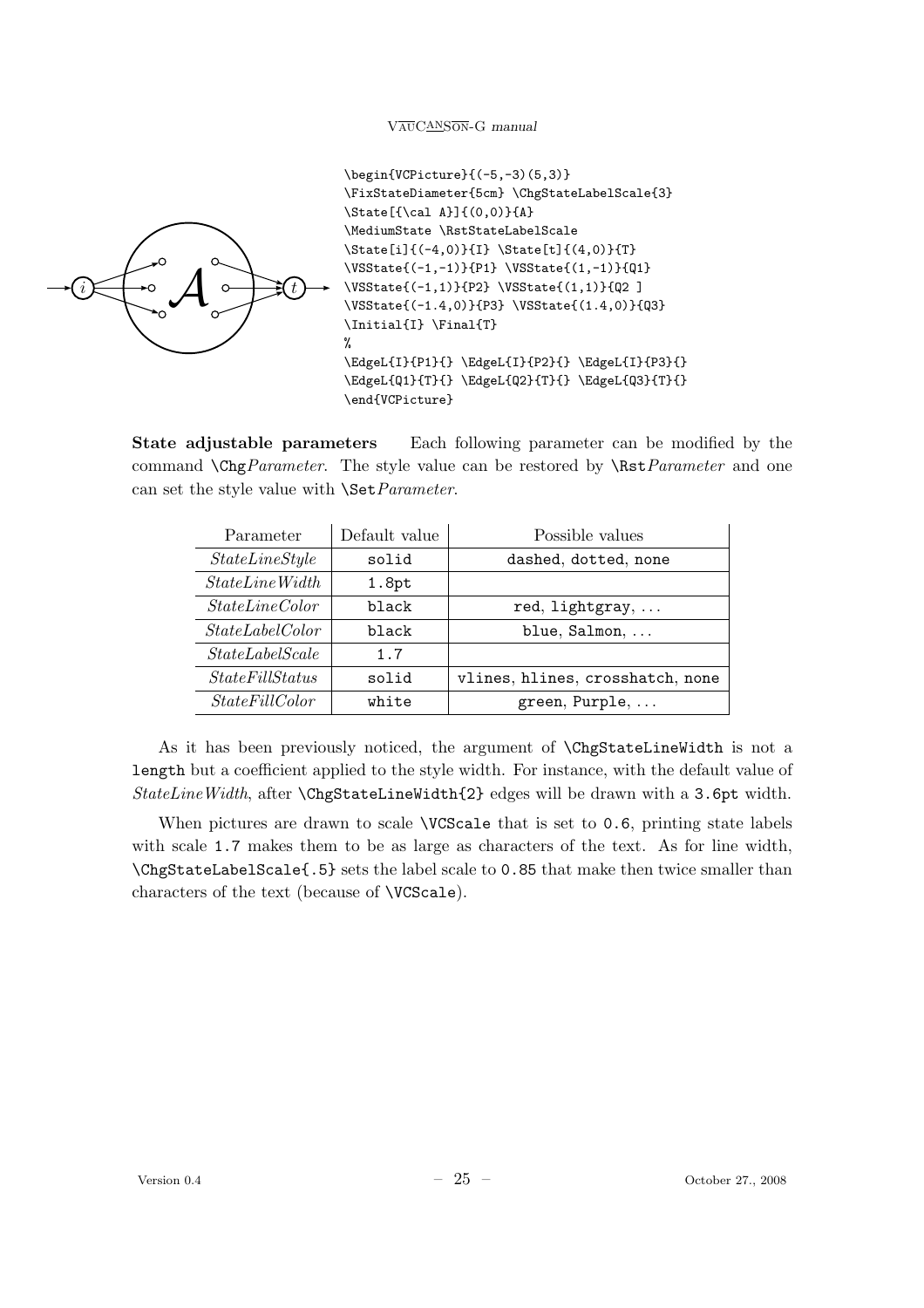| Parameter          | Default value |
|--------------------|---------------|
| DimStateLineStyle  | solid         |
| DimStateLineColor  | gray          |
| DimStateLine Coef  |               |
| DimStateLabelColor | gray          |
| DimStateFillColor  | white         |

## State preset parameters They deal with the definition of "dimmed" states.

 $DimStateLineCoef$  is a coefficient that is applied to  $StateLineWidth$  in drawing dimmed states. It might be larger than 1 to compensate optical effects when  $DimStateLineStyle$  is dashed or dotted.

The style of dimmed states can be fixed by the command \FixDimState{LineStyle}{LineColor}{LineCoef }{LabelColor}{FillColor}.

In mode StateLineDouble or when one uses the command \FinalState, two parameters give the width of each of both lines and the distance between them. These values are coefficients that are applied to StateLineWidth.

| Parameter            | Default value |
|----------------------|---------------|
| $StateLine DblCoeff$ | 0.6           |
| StateLineDblSep      | 0.4           |

These values can be fixed by the command \FixStateLineDouble{Coef}{Sep}.

## 5.5 Transition parameters

Edge adjustable parameters Each following parameter can be modified by the command  $\C{C}$  command  $\C{C}$  arameter. The style value can be restored by  $\R$ st *Parameter* and one can set the style value with **\Set**Parameter.

| Parameter         | Default value | Possible values      |
|-------------------|---------------|----------------------|
| EdgeLineStyle     | solid         | dashed, dotted, none |
| EdgeLineWidth     | 1pt           |                      |
| EdgeLineColor     | black         | many colours         |
| EdgeLineDblStatus | false         | true                 |
| EdgeNodeSep       | 0pt           |                      |
| EdgeLabelColor    | black         | many colours         |
| EdgeLabelScale    | 1.7           |                      |
| EdgeLabelSep      | 3.5pt         |                      |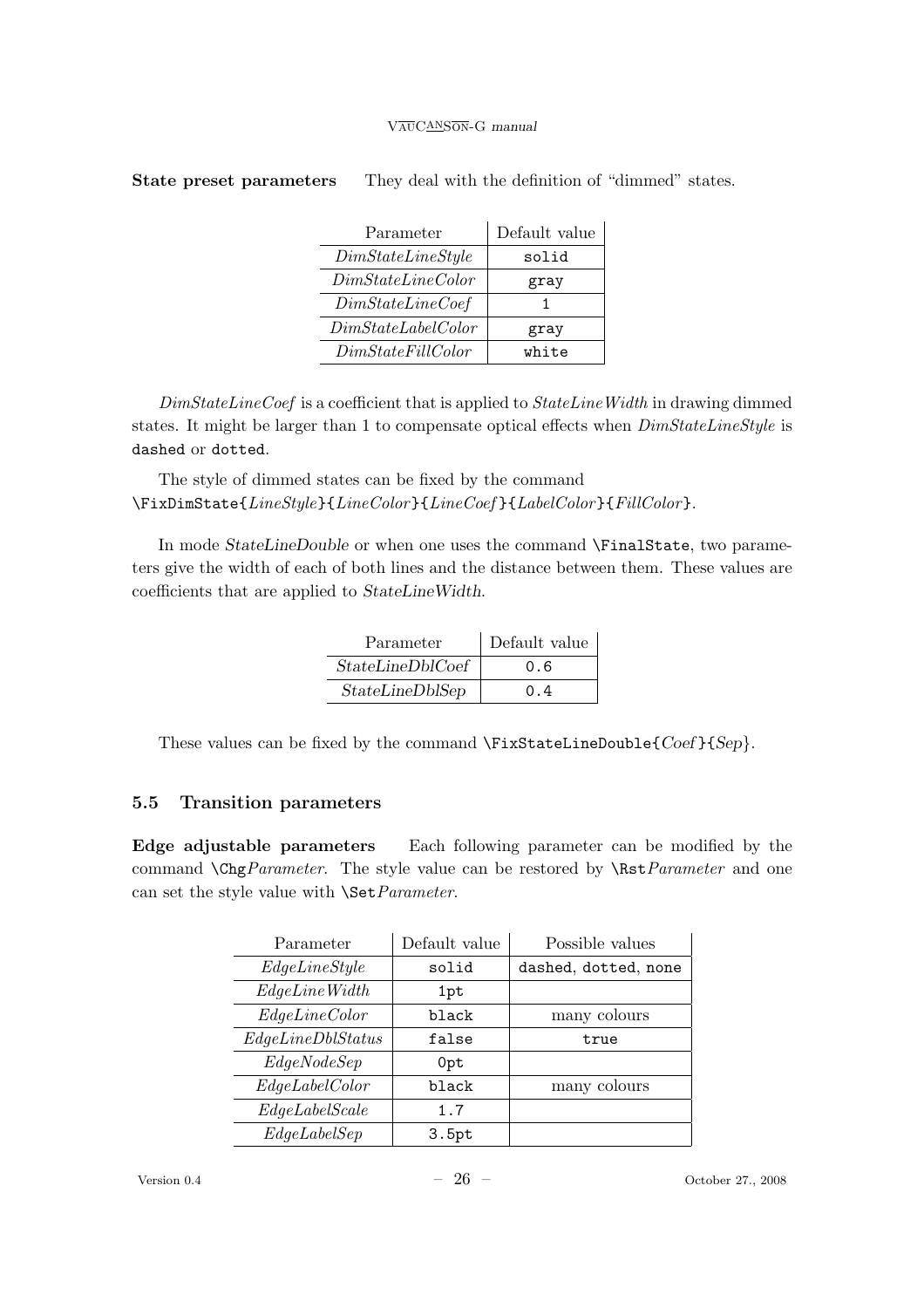As for states, the argument of \ChgEdgeLineWidth is a coefficient applied to the style line width.

The parameter *EdgeNodeSep* defines a distance between the begining, and the end, of a transition and the state it starts from and arrives to. The default value is 0pt, that is, no distance at all; but it may be the case, especially when there is no line around the state that one may want to increase the distance between the transition and the label of the state.

The parameter EdgeLabelSep controls the distance between the box that contains the label of the transition (built by  $\mathbb{F}(\mathbb{F}(\mathbb{X}))$  and the transition.

Edge preset parameters A first class of preset parameters deals with the definition of "dimmed" edges.

| Parameter         | Default value |
|-------------------|---------------|
| DimEdgeLineStyle  | solid         |
| DimEdgeLineColor  | gray          |
| DimEdgeLineCoeff  | 1.2           |
| DimEdgeLabelColor | grav          |

The style of dimmed edges can be fixed by the command  $\Psi$ ixDimEdge{LineStyle}{LineColor}{LineCoef}{LabelColor}.

The style of the border of edges (in mode \EdgeBorder), is defined by two parameters :

| Parameter           | Default value |
|---------------------|---------------|
| EdgeLineBorderCoeff |               |
| EdgeLineBorderColor | white         |

\EdgeLineBorderCoef is a coefficient applied to \EdgeLineWidth, that gives the width of the border.

The style of borders of edges can be fixed by the command  $\FixEdgeBorder{Coef}{Color}.$ 

The width of the double line of (in mode EdgeLineDouble), is defined by two parameters, that give the width of each of both lines and the distance between them. These values are coefficients that are applied to EdgeLineWidth.

| Parameter       | Default value |
|-----------------|---------------|
| EdgeLineDblCoef | 0.5           |
| EdgeLineDblSep  | 0.6           |

These values can be fixed by the command  $\{Fix\}$  EdgeLineDouble{ $Coef$ }{Sep}.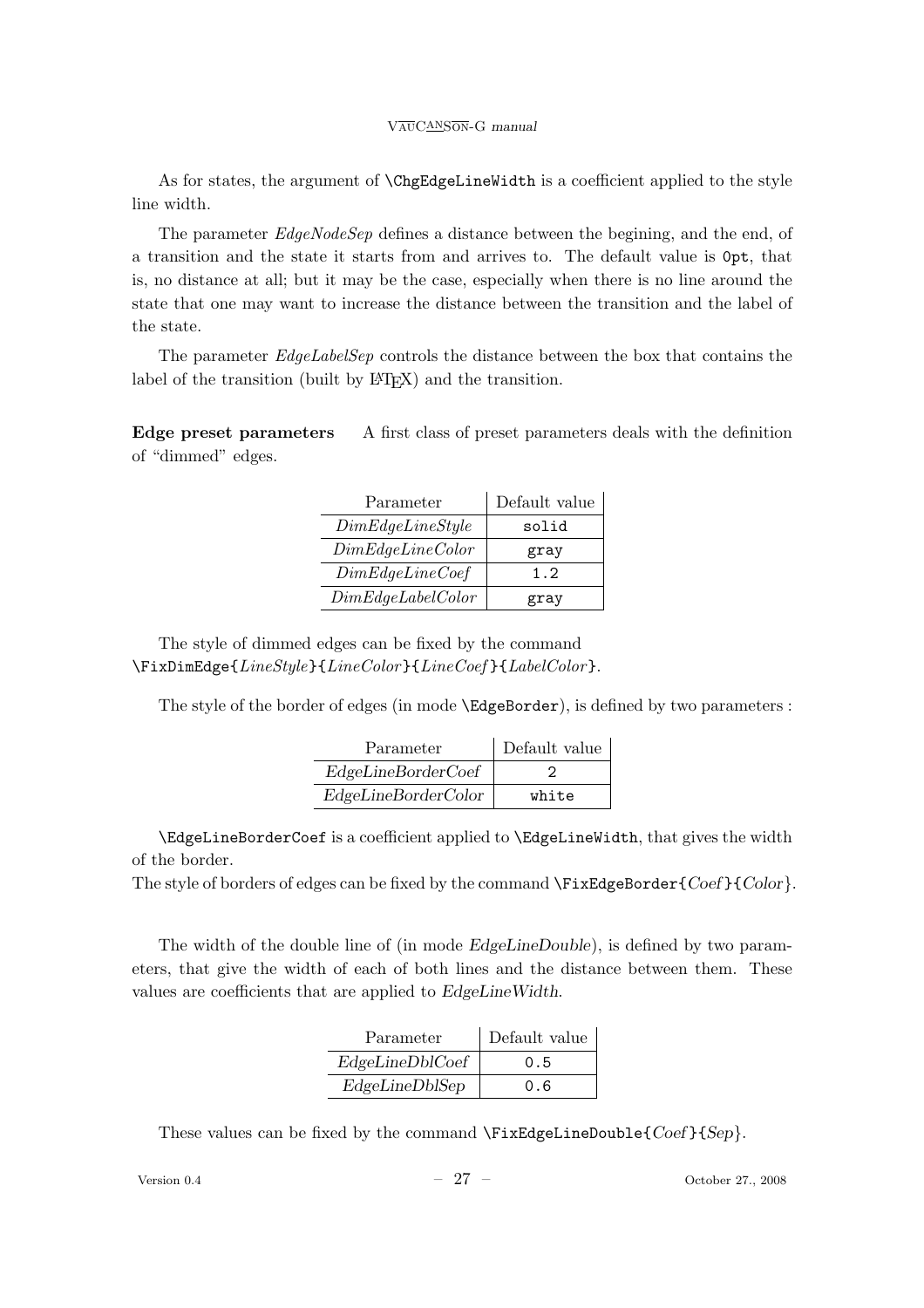#### 5.6 Advanced parameters

These parameters can be changed by using the usual command  $\$ renewcommand (or  $\setminus$  setlength, when the parameter is a length).

As it has already be mentionned, the preset commands that set the diameter of states control parameters for drawing edges (the length of initial and final arrows or the curvature of loops). Their values are:

|                | $\text{ArrowOn}X$ | $\text{LoopOn} X$ | $\verb \CLoopOn  X $ |
|----------------|-------------------|-------------------|----------------------|
| LargeState     | 1.3               | 5.8               |                      |
| MediumState    | 1.5               | 5.8               |                      |
| SmallState     | 1.7               | 5.8               | 12                   |
| VariableState  |                   | 5.1               | 5.2                  |
| VerySmallState |                   | 1.5               |                      |

 $ArrowOnX$  is the coefficient that is applied to the radius of the state to obtain the length of initial or final arrows. LoopOnX and  $CLoopOnX$  is the eccentricity of loops and closed loops respectively.

Another parameter determines whether the dimension of states refer to the middle, the inner or the outer side of the boundary. There exist one parameter for classical states and one for states with double line:

| Parameter      | Default value |
|----------------|---------------|
| \StateDimen    | outer         |
| \StateDblDimen | middle        |

The possible values are inner, outer or middle.



```
\ShowGrid
\VCDraw{%
\begin{VCPicture}{(-1,-1)(6,2)}
\ChgStateLineWidth{5}
\FixStateDiameter{1cm}
\renewcommand{\StateDimen}{inner}
\State{(0.5,0.5)}{I}
\renewcommand{\StateDimen}{middle}
\State{(2.5,0.5)}{M}
\renewcommand{\StateDimen}{outer}
\State{(4.5,0.5)}{O}
\end{VCPicture}}
\HideGrid
```
Transition adjustable geometric parameters All these parameters are adjustable. That means there exist commands as  $\Set{Parameter} \ChgParameter$  and  $\Set{Barmeter}$ .

Arcs between states are characterized by some adjustable parameters: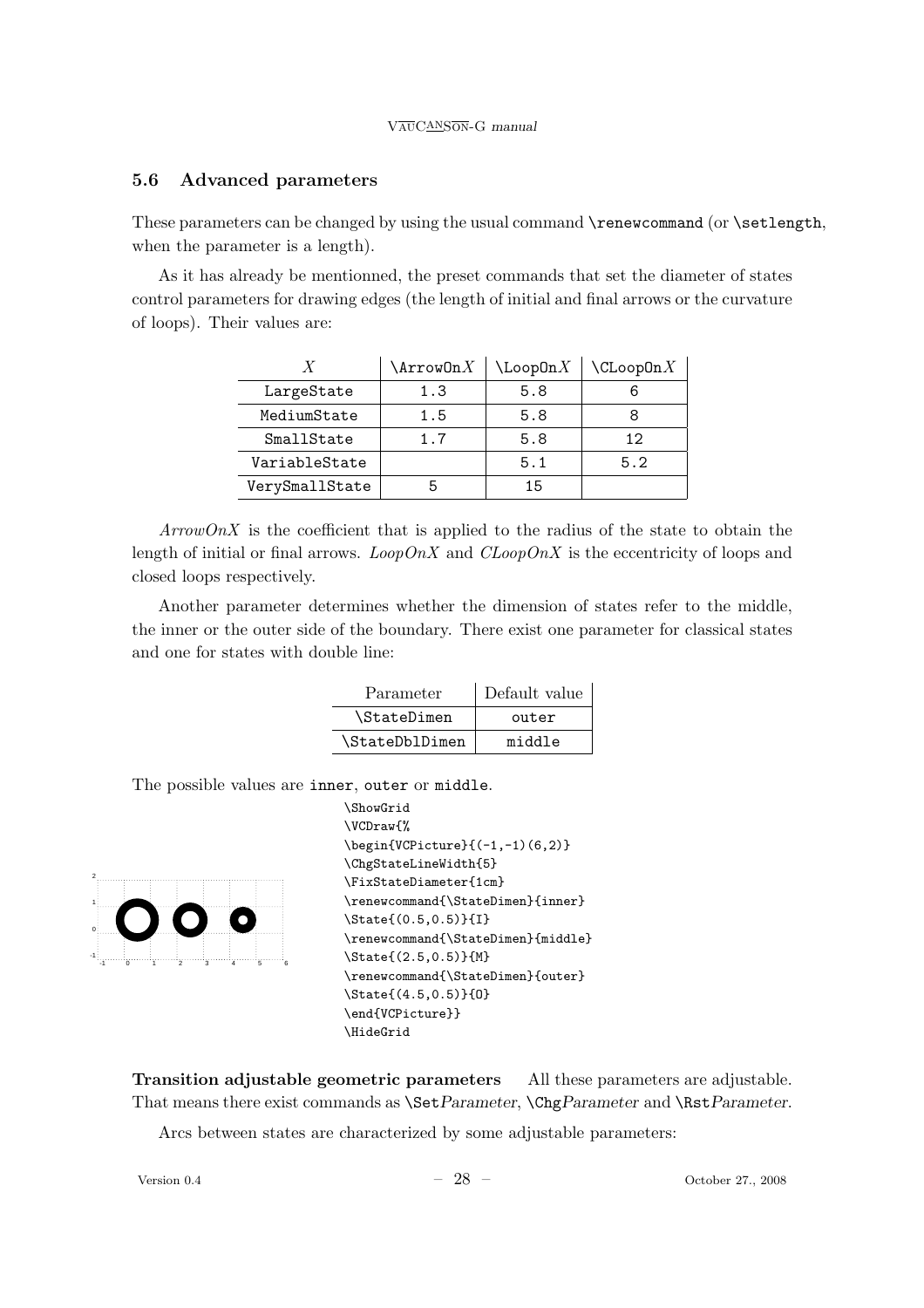|      |    | $XAngle \mid XCurvature$ | <i>XOffset</i> |
|------|----|--------------------------|----------------|
| Arc  | 15 | 0.8                      | 1pt            |
| LArc | 30 | 0.8                      | $=$ ArcOffset  |

Except the curvature that depends on the size of states, parameters that define loop, the degree of opening and the offset, are adjustable parameters.



Likewise, one can modify the style of arrows, that are defined by three adjustable parameters :

| Default value |                         |
|---------------|-------------------------|
|               |                         |
| 5pt           | Length                  |
| 1.4           | $\,\,\rm\uparrow$ Inset |
| (). 1         |                         |
|               |                         |

The length and the inset of arrows are given by coefficients that are applied to the width. There exists some other (non adjustable) parameters to define arrows in special cases: \EdgeArrowRevStyle is equal to <-, to draw transition in reverse mode; for edges with double lines, the size of arrows is a little bit more large. It is defined by \EdgeDblArrowWidth and \EdgeDblArrowLengthCoef that are respectively equal to 5.5pt and 1.7.

Zigzag edges are characterized by some adjustable parameters:

| Parameter     | Default value |  |
|---------------|---------------|--|
| <i>ZZSize</i> | 0.9cm         |  |
| ZZLineWidth   | 17            |  |

ZZSize is the apparent diameter of the zigzag and ZZLineWidth is a coefficient that is applied to EdgeLineWidth and gives the width of the line.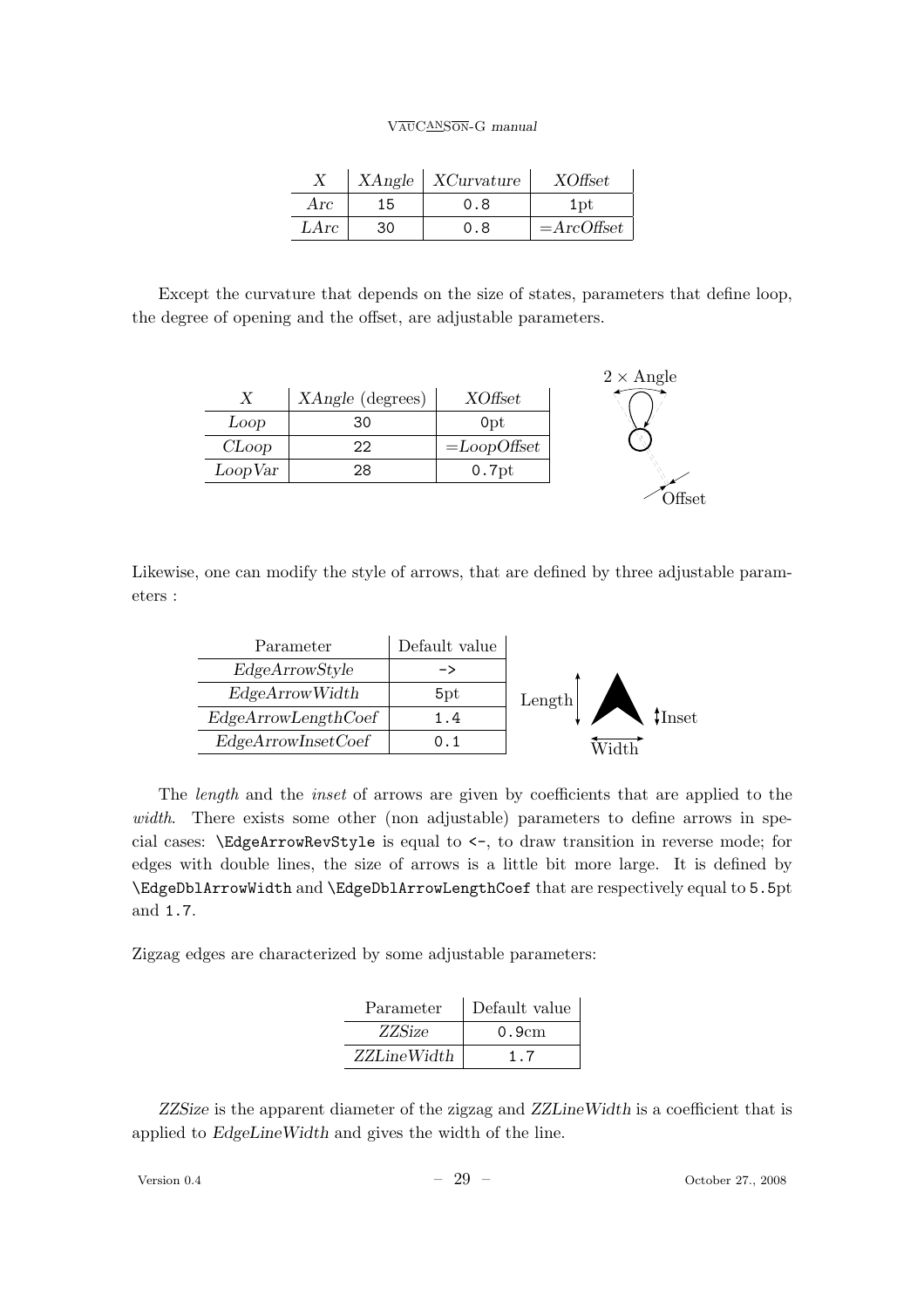Transition preset parameters The default position of labels on transitions depends on the type of transition. For instance, on edges, this position is given by the variable \EdgeLabelPosit that is equal to 0.45. The first column of the following array gives these values for every transition.

| X     | \XLabelPosit | \XLabelRevPosit |
|-------|--------------|-----------------|
| Edge  | . 45         | .55             |
| Arc   | . 4          | . 6             |
| LArc  | . 4          | . 6             |
| Loop  | . 25         | . 75            |
| CLoop | . 25         | . 75            |
| Init  | . 1          | . 9             |
| Final | . 9          | $\cdot$ 1       |

When the reverse mode is on, the position of label is given by variables that correspond to the second column, as \EdgeLabelRevPosit for instance. For the same type of transition, the sum of both variables that defined position for straight and reverse arrows should be equal to 1 (if one wants to keep the same appearance when using the ReverseArrow command).

These parameters can be modified with a \renewcommand.

## 6 Using "plain" PSTricks commands

 $V_{\text{AUCANSON}}$ -G is a set of macros based on PSTricks. It is therefore fully compatible with PSTricks instructions. Actually, the VCPicture environment is a specialization of the pspicture environment; more, every state in  $VAVCANSON-G$  is a PSTricks node and every transition (loop, edge, arc) is a node connection.

The following example shows how  $\overline{\text{VaUCANSON}}-G$  commands can be mixed with plain PSTricks commands. For further explanation on PSTricks, we refer to [1, 3, 4, 6].



The shif register for  $1 + x^2 + x^3$ 

```
\begin{VCPicture}{(-7.5,-1)(3,2)}
```

```
\rput(-5,0){\rnode{X}{\psframebox{$\bigoplus$}}}% pstricks node
\rput(.5,0){\rnode{Y}{\psframebox{$\bigoplus$}}}% pstricks node
\State[1]{(-3.5,0)}{A} \State[0]{(-1,0)}{B} \State[0]{(2,0)}{C}
\Point{(-7,0)}{S}
\EdgeL{S}{X}{0011}
\EdgeL{X}{A}{} \EdgeL{A}{B}{} \EdgeL{B}{Y}{} \EdgeL{Y}{C}{}
\ncangles[angleB=90, armB=1cm]{C}{X}% pstricks connection
\ncangles[angleB=90, armB=1cm]{C}{Y}% pstricks connection
\end{VCPicture}
```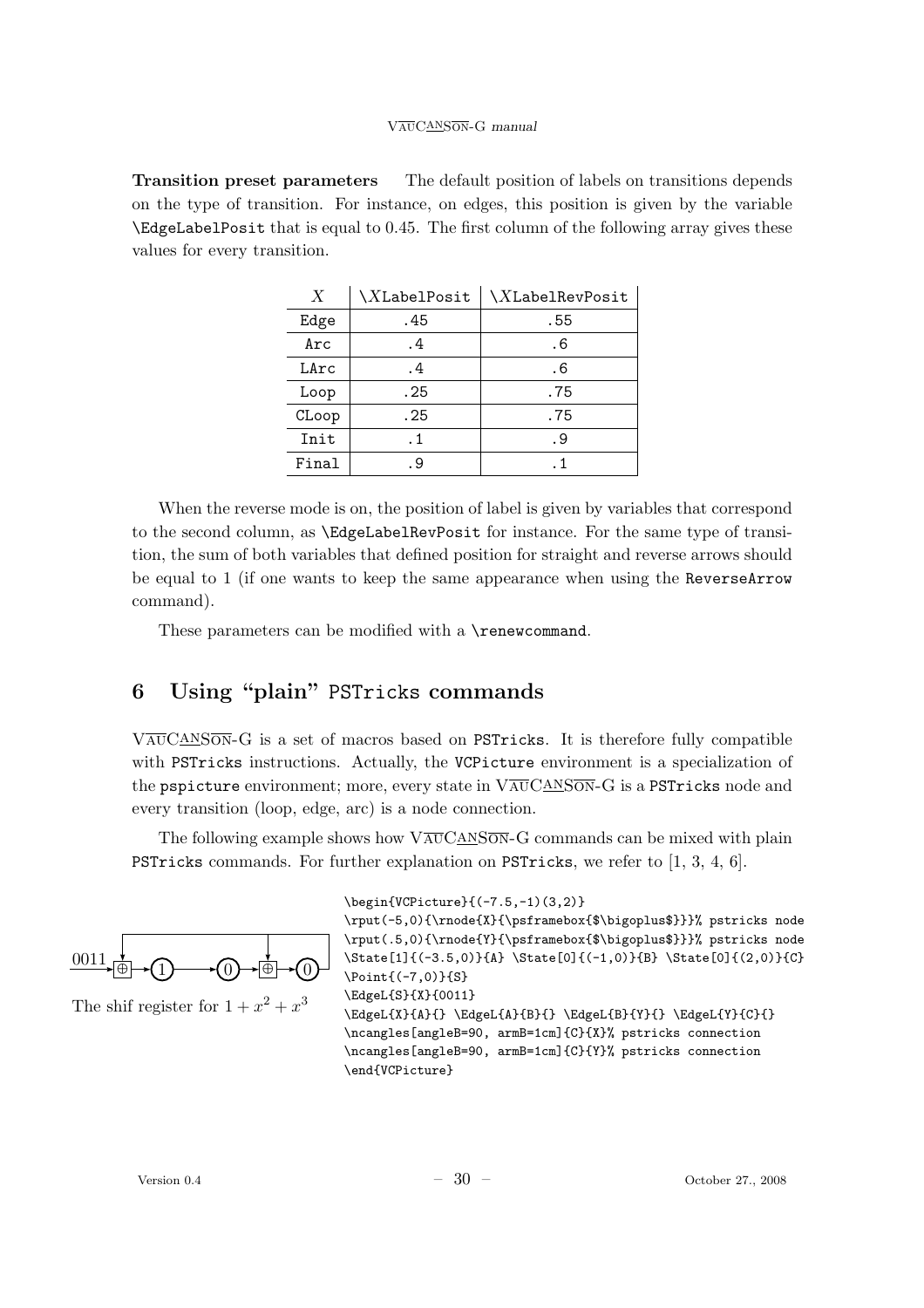#### appendix

## A Version history

A first version of the package, which would be numbered 0.1, was called Vaucanson and used by the authors in their papers between 2000 and 2003. But, at the same time, the authors were involved, in cooperation with the LRDE at EPITA, in the design of a C++ platform for programming automata, for which it was decided that there would be no better name than Vaucanson as well. We thus turned the name of the package for drawing automata to  $V\overline{\text{AUC}}$ ANSON-G.

Version 0.2 was issued in May 2003 and made available on the web together with this user's manual first version. A series of bug corrections and slight improvements made us switch at some point to version 0.3.

Just before sending the package to CTAN, we undertook a full review of the code and updated the manual accordingly. We call it version 0.4. It is the last release before a completely new version of the package, with many more options , which is currently under work.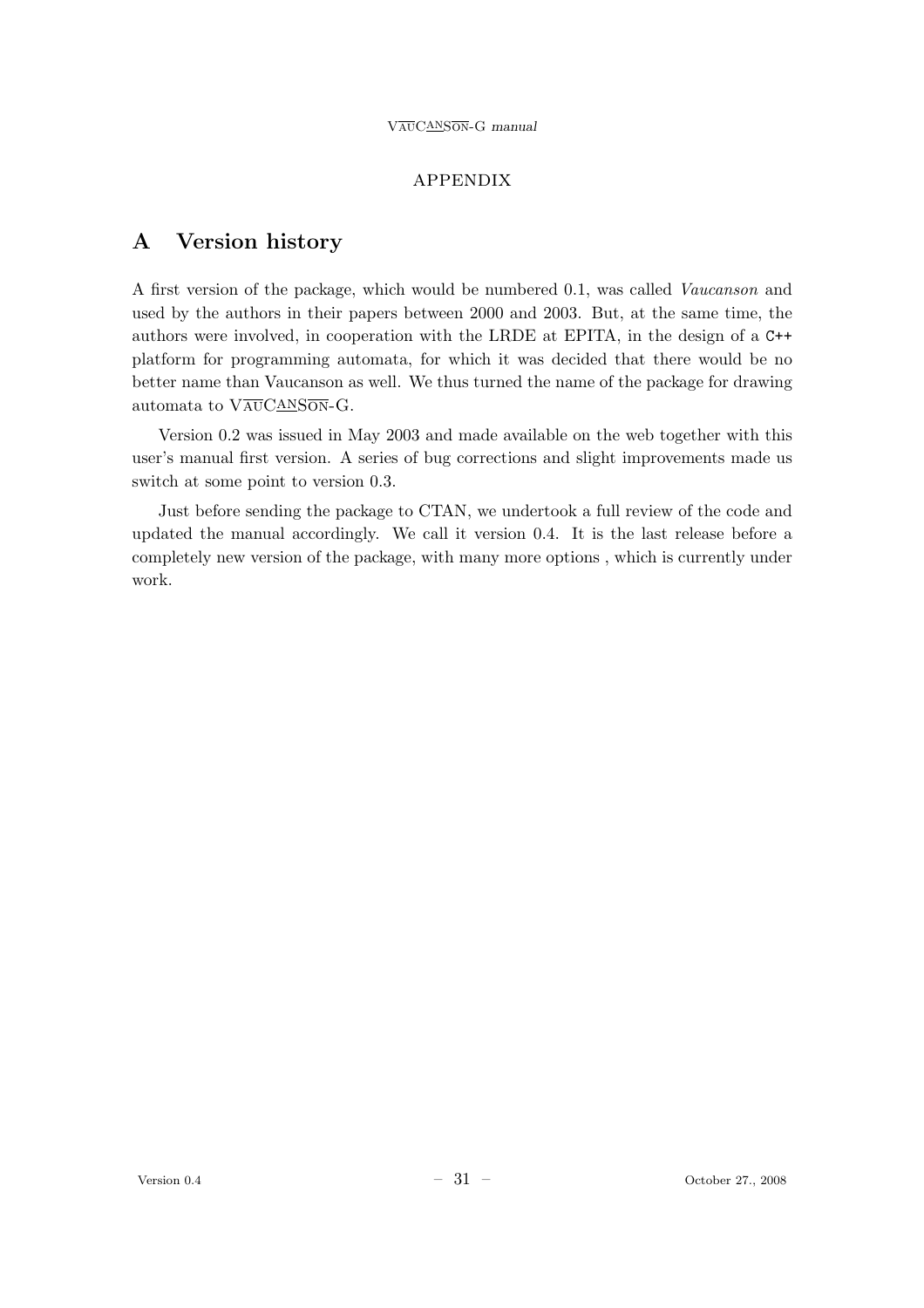# B Style files

## B.1 slides style

```
%%%%%%%%%%%%%%%%%%%%%%%%%%%%%%%
\frac{9}{2}%% Package 'Vaucanson-G' version 0.4
%%
%% This is file 'VCPref-slides'.
%%
%%%%%%%%%%%%%%%%%%%%%%%%%%%%%%%
%%% Scales --- slides settings
%%%%%%%%%%%%%%%%%%%%%%%%%%%%%%%
\renewcommand{\LargeScale}{1.5}
\renewcommand{\MediumScale}{1.16}
\renewcommand{\SmallScale}{0.92}
\renewcommand{\TinyScale}{0.75}
%%%%%%%%%%%%%%%%%%%%%%%%%%%%%%
% State aspect
%%%%%%%%%%%%%%%%%%%%%%%%%%%%%%%%%
\SetStateLineColor{blue}
\SetStateLineWidth{2pt}
\SetStateFillColor{Cyan}
\SetStateLabelColor{Sepia}
\FixDimState{solid}{YellowOrange}{1}{YellowOrange}{white}
%%%%%%%%%%%%%%
% Edge aspect
%%%%%%%%%%%%%%
\SetEdgeLineColor{Mahogany}
\SetEdgeLineWidth{1.2pt}
\SetEdgeLabelColor{OliveGreen}
%%% Dimmed edges
\FixDimEdge{dashed}{1.2}{Apricot}{Apricot}
%%%%%%%%%%%%%%%%%%%%%%%%%%%%%%%
```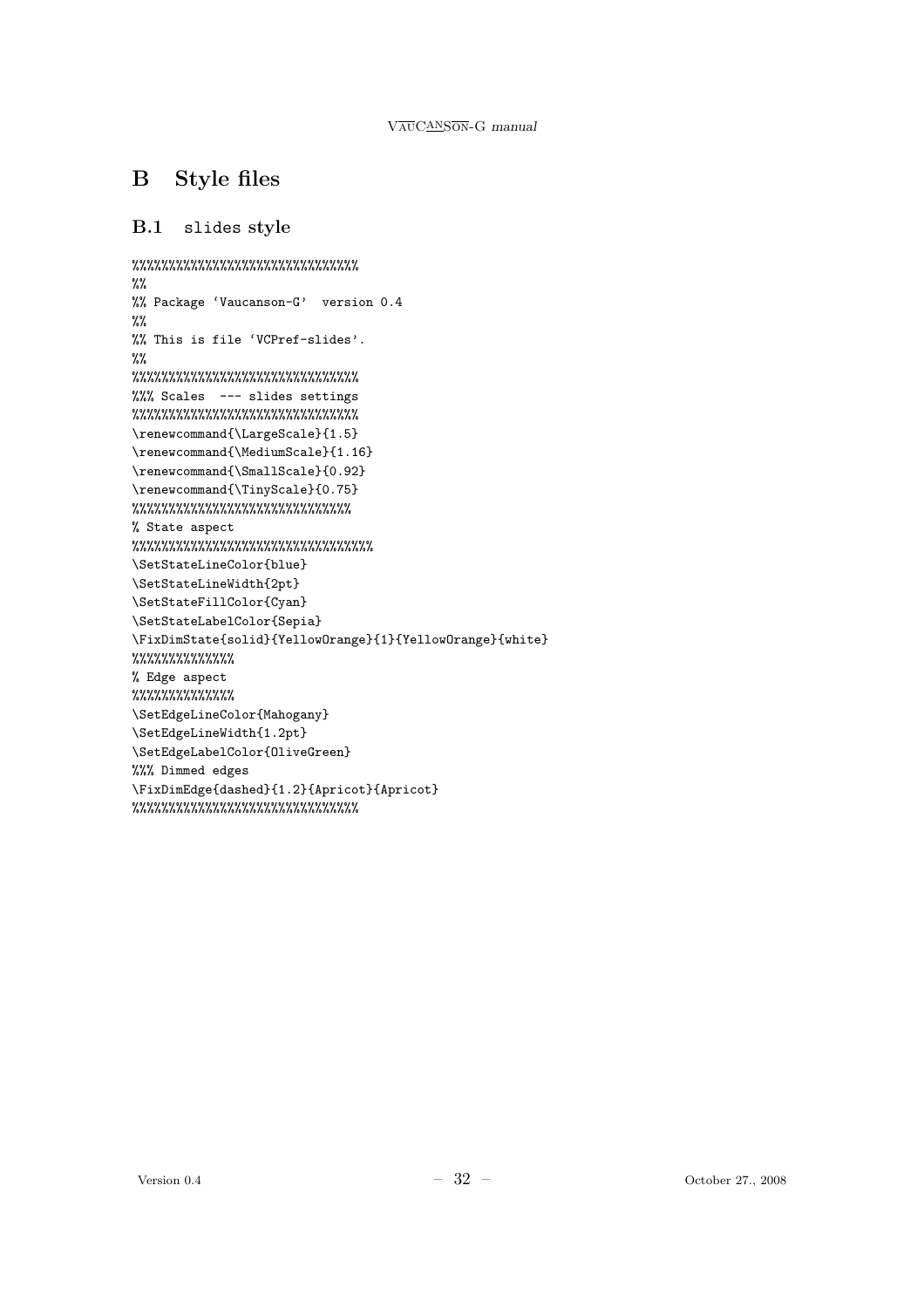### B.2 beamer style

```
%%%%%%%%%%%%%%%%%%%%%%%%%%%%%%%
\%%
%% Package 'Vaucanson-G' version 0.4
\frac{9}{2}%% This is file 'VCPref-slides'.
\frac{9}{2}%%%%%%%%%%%%%%%%%%%%%%%%%%%%%%%
%%% Scales --- slides settings
%%%%%%%%%%%%%%%%%%%%%%%%%%%%%%%
\renewcommand{\LargeScale}{0.85}
\renewcommand{\MediumScale}{0.6}
\renewcommand{\SmallScale}{0.4}
\renewcommand{\TinyScale}{0.30}
%%%%%%%%%%%%%%%%%%%%%%%%%%%%%%
% State aspect
%%%%%%%%%%%%%%%%%%%%%%%%%%%%%%%%%
\SetStateLineColor{blue}
\SetStateLineWidth{2pt}
\SetStateFillColor{Cyan}
\SetStateLabelColor{Sepia}
\FixDimState{solid}{YellowOrange}{1}{YellowOrange}{white}
%%%%%%%%%%%%%%
% Edge aspect
%%%%%%%%%%%%%%
\SetEdgeLineColor{Mahogany}
\SetEdgeLineWidth{1.2pt}
\SetEdgeLabelColor{OliveGreen}
%%% Dimmed edges
\FixDimEdge{dashed}{1.2}{Apricot}{Apricot}
%%%%%%%%%%%%%%%%%%%%%%%%%%%%%%%
```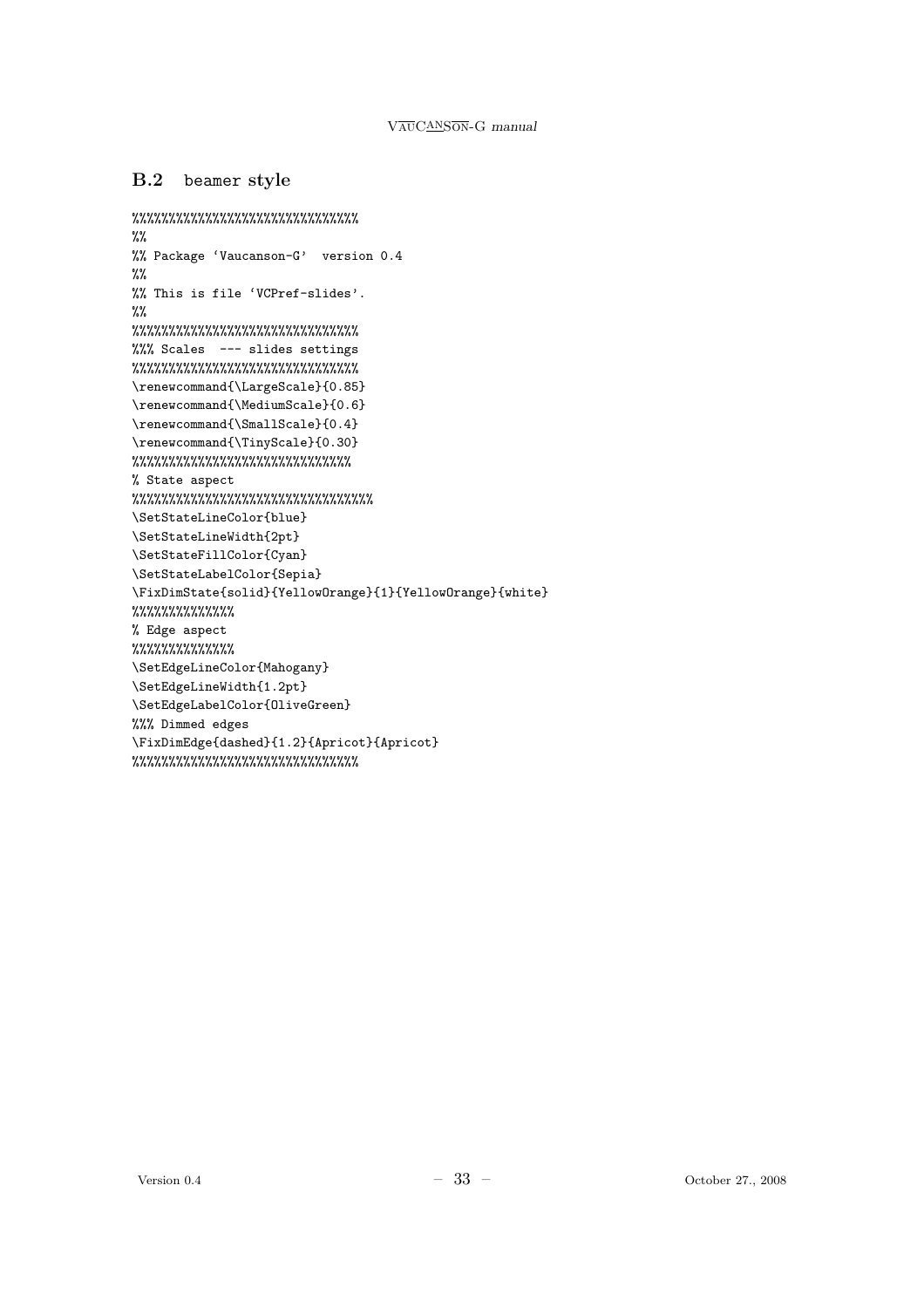## B.3 mystyle style

This file is given only on the purpose that it can be edited by the user and called by the option mystyle of the wrapper(and this is the reason why the name VCPref-mystyle.tex of this file should not be changed).

The actual values given in this file as an example provide a style which mimics the way automata are drawn with GasTeX [2] as can be witnessed below.



```
%%%%%%%%%%%%%%%%%%%%%%%%%%%%%%%
%%
%% Package 'Vaucanson-G' version 0.4
\frac{9}{2}%% This is file 'VCPref-mystyle'.
\%%
%%%%%%%%%%%%%%%%%%%%%%%%%%%%%%%
%%% Scales ---
%%%%%%%%%%%%%%%%%%%%%%%%%%%%%%%
\renewcommand{\LargeScale}{1.2} %float : argument of a \scalebox
\renewcommand{\MediumScale}{1} %float
\renewcommand{\SmallScale}{.7} %float
\renewcommand{\TinyScale}{0.5} %float
%%%%%%%%%%%%%%%%%%%%%%%%%%%%%%%
%%% State parameters --- Default settings
%%%%%%%%%%%%%%%%%%%%%%%%%%%%%%%
\setlength{\LargeStateDiameter}{1.2cm} %length
\setlength{\MediumStateDiameter}{.8cm} %length
\setlength{\SmallStateDiameter}{.6cm} %length
\renewcommand{\StateDblDimen}{outer}
%%%%%%%%%%%%%%%%%%%%%%%%%%%%%%%
% State aspect
%%%%%%%%%%%%%%%%%%%%%%%%%%%%%%%%%
\SetStateLineWidth{.14mm} %% length
\SetStateFillStatus{none} %% aspect
```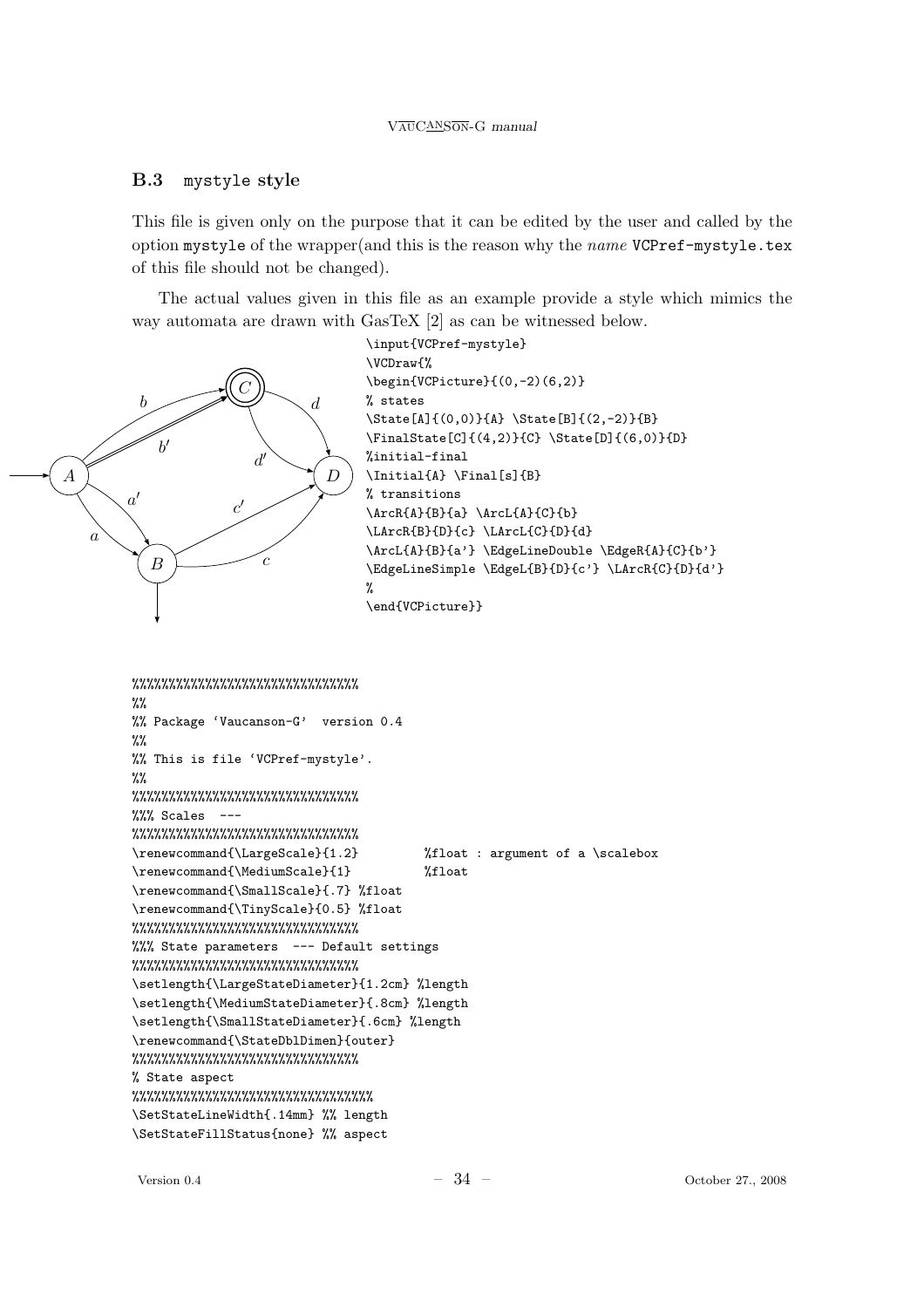\SetStateFillColor{black} %% color \SetStateLabelScale{1} %% float \FixStateLineDouble{2}{5} %% Double style: %%%%%%%%%%%%%% % Edge aspect %%%%%%%%%%%%%% \SetEdgeLineWidth{.14mm} %% length \SetEdgeLabelColor{black} %% color \SetEdgeLabelScale{1} %% float \FixEdgeLineDouble{1.5}{2} %% float : %%% arrows \SetEdgeArrowWidth{1.03mm} %width of the edge arrow \SetEdgeArrowLengthCoef{1.37} %float : \setlength{\EdgeDblArrowWidth}{1.3mm} %width : \renewcommand{\EdgeDblArrowLengthCoef}{1.09} % \SetEdgeArrowInsetCoef{0} %float : coef\*\EdgeArrowSizeDim %%%%%%%%%%%%%%%%%%%%%%%%%%%%%%% % Arc geometry %%%%%%%%%%%%%%%%%%%%%%%%%%%%%%% \SetArcAngle{17} %% int (degree) \SetLArcAngle{30} %% int (degree) \SetArcCurvature{0.7} %% float \SetArcOffset{1pt} %% length %%%%%%%%%%%%%%%%%%%%%%%%%%%%%%% % Loop geometry %%%%%%%%%%%%%%%%%%%%%%%%%%%%%%% \renewcommand{\LoopOnLargeState}{5.5} %float \renewcommand{\LoopOnMediumState}{7} %float : curvature \renewcommand{\LoopOnSmallState}{9} %float \renewcommand{\LoopOnVariableState}{4.5} %float %%%%%%%%%%%%%%%%%%%%%%%%%%%%%%% %%% Edge labels positionning %%%%%%%%%%%%%%%%%%%%%%%%%%%%%%% \renewcommand{\EdgeLabelPosit}{.5} %per cent \renewcommand{\EdgeLabelRevPosit}{.5} \renewcommand{\ArcLabelPosit}{.5} \renewcommand{\ArcLabelRevPosit}{.5} \renewcommand{\LArcLabelPosit}{.5} \renewcommand{\LArcLabelRevPosit}{.5} \renewcommand{\LoopLabelPosit}{.5} \renewcommand{\LoopLabelRevPosit}{.5} \renewcommand{\CLoopLabelPosit}{.5} \renewcommand{\CLoopLabelRevPosit}{.5} %%%%%%%%%%%%%%%%%%%%%%%%%%%%%%% %%% Initial states parameters %%%%%%%%%%%%%%%%%%%%%%%%%%%%%%% \renewcommand{\ArrowOnMediumState}{1} %float \renewcommand{\ArrowOnSmallState}{1} %float \renewcommand{\ArrowOnLargeState}{1} %float %%%%%%%%%%%%%%%%%%%%%%%%%%%%%%%